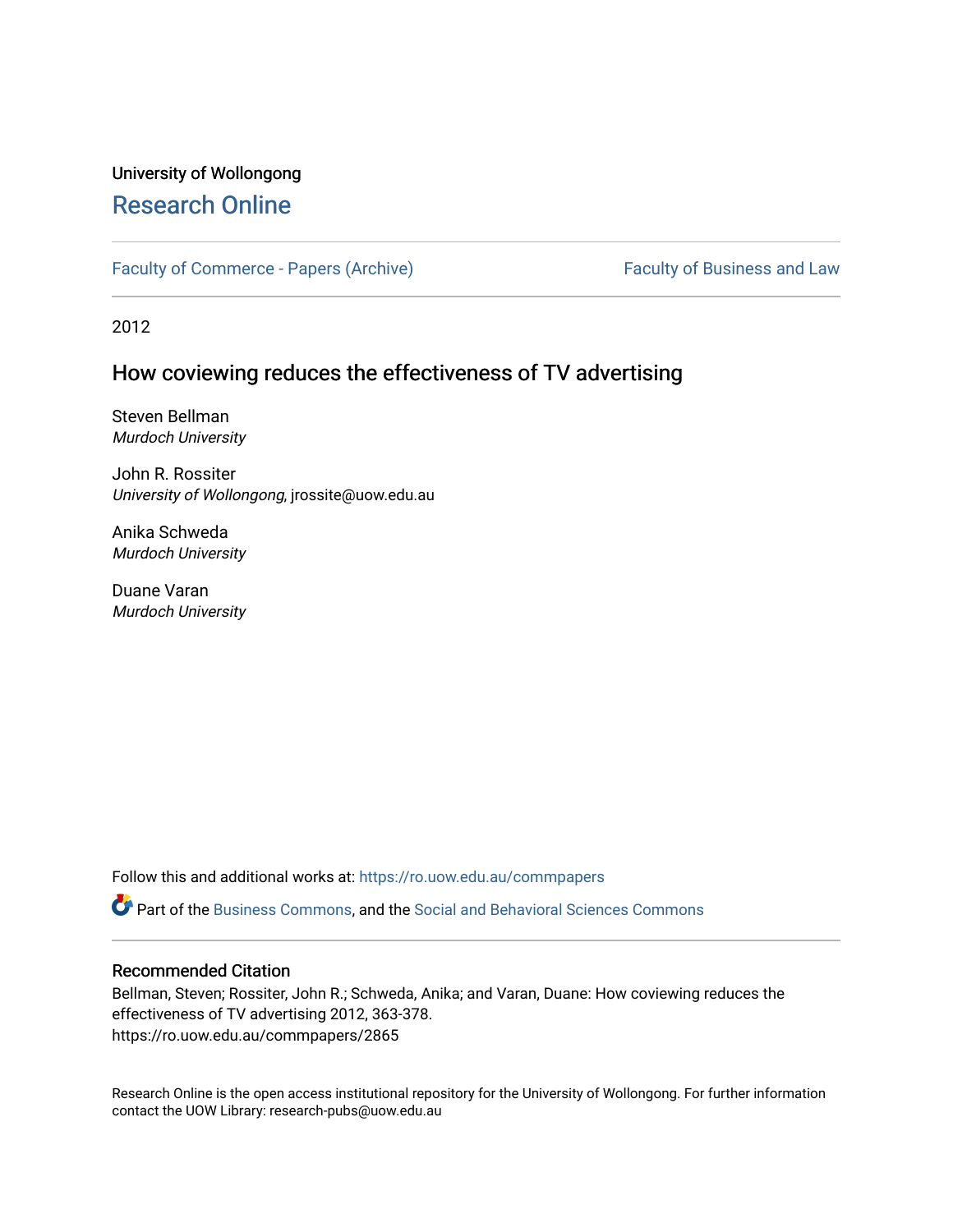# How coviewing reduces the effectiveness of TV advertising

# **Abstract**

In the present study – a naturalistic laboratory experiment – *coviewing* of TV commercials reduced their effectiveness (delayed proven ad recall) from 63%, obtained by single viewers, to 43%, for both coviewers. During coviewing, the 'mere presence of another' apparently distracts each coviewer's attention from the screen. The reduction in TV ads' effectiveness due to coviewing is equivalent to the loss from *channel*change zapping, which reduces ad recall to 45%. More deleterious but less prevalent modes of digital video recorder-enabled ad avoidance are *skip-button zapping*, which reduces recall to 35%, and moderately fast zipping (X 8 fast forward), which reduces ad effectiveness almost entirely, leaving only 6% recall. This study concludes with some practical suggestions for improving the effectiveness of TV commercials seen by a coviewing audience.

# Keywords

advertising, reduces, tv, coviewing, effectiveness

# **Disciplines**

Business | Social and Behavioral Sciences

### Publication Details

Bellman, S., Rossiter, J. R., Schweda, A. & Varan, D. (2012). How coviewing reduces the effectiveness of TV advertising. Journal of Marketing Communications, 18 (5), 363-378.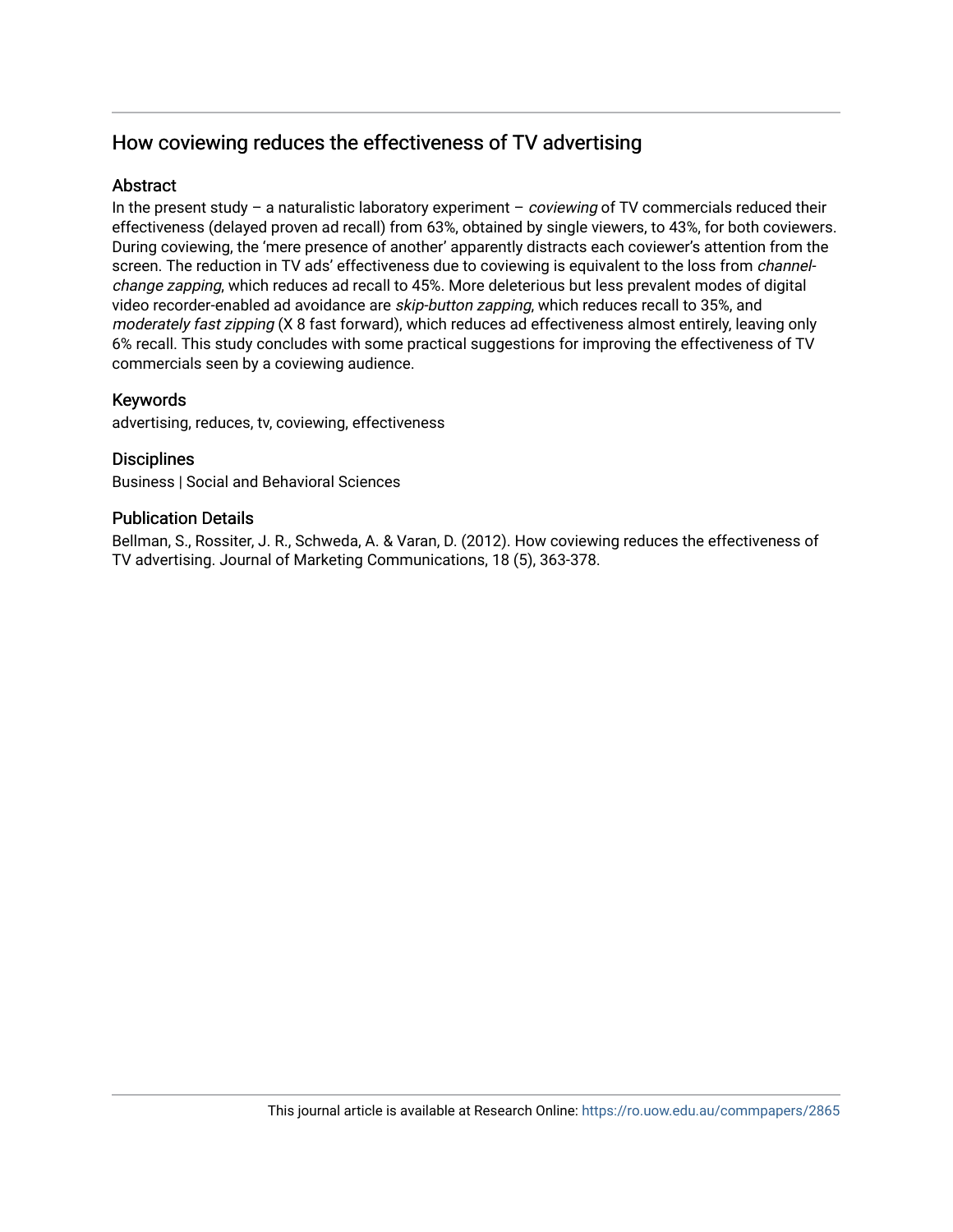# **How Coviewing Reduces the Effectiveness of TV Advertising**

Version: May 5, 2010

Steven Bellman<sup>a</sup>, John R. Rossiter<sup>b\*</sup>, Anika Schweda<sup>a</sup>, and Duane Varan<sup>a</sup>

<sup>a</sup>Interactive Television Research Institute, Murdoch University, 90 South Street, Murdoch WA 6150, AUSTRALIA. Fax: +61-8-9360-7374 Tel.: +61-8-9360-7350, E-mail: S.Bellman@Murdoch.edu.au (Steven Bellman); Tel.: +61-8- 9360-7373, E-mail: schweda@itri.tv (Anika Schweda); Tel.: +61-8-9360-6035, E-mail: D.Varan@Murdoch.edu.au (Duane Varan).

<sup>b</sup>School of Management and Marketing, University of Wollongong, Northfields Ave, Wollongong NSW 2522, AUSTRALIA Fax: +61-2-4221-4560 Tel.: +61-2-4221-5660; E-mail: jrossite@uow.edu.au

\* Author responsible for correspondence and correction of proofs.

### **Notes on Contributors**

**Steven Bellman** (Ph.D., University of New South Wales) is an associate professor and deputy director of the Interactive Television Research Institute at Murdoch University in Perth, Western Australia.

**John R. Rossiter** (Ph.D., University of Pennsylvania) is a research professor of marketing at the University of Wollongong, New South Wales, Australia. He has written 7 books and published numerous journal articles and is best known worldwide for his textbooks, Rossiter and Percy, *Advertising Communications and Promotion Management*, McGraw-Hill, 1997, and Rossiter and Danaher, *Advanced Media Planning*, Kluwer, 1998.

**Anika Schweda** (Ph.D., Murdoch University) is a former post doctoral research fellow at the Interactive Television Research Institute and currently divides her time between writing papers like this one and looking after her twin sons.

**Duane Varan** (Ph.D., University of Texas at Austin) is the director of the Interactive Television Research Institute and holds the inaugural chair in new media at Murdoch University. He also oversees *Beyond :30*, a collaborative industry research project focused on understanding the interactive viewer and exploring emerging models for TV advertising, and is the executive director and chief research officer for The Disney Media & Advertising Lab in Austin, Texas.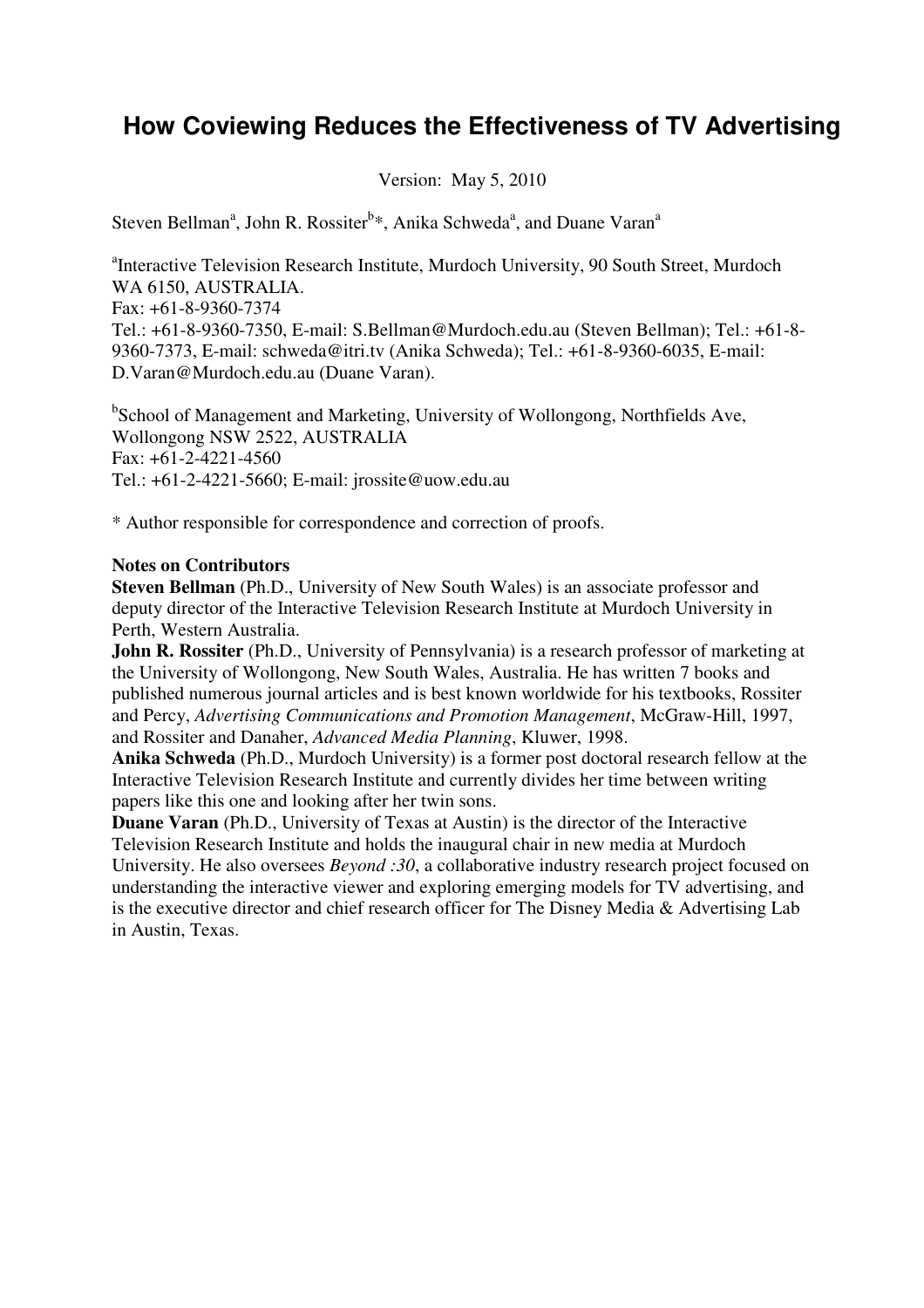# **How Coviewing Reduces the Effectiveness of TV Advertising**

#### **Abstract**

In a naturalistic laboratory experiment, c*oviewing* of TV commercials reduced their effectiveness (delayed proven ad recall) by over 30%, most likely because coviewers distract each other's attention away from the screen. This reduction in ad effectiveness, due to partial exposure, was equivalent to the loss from *channel-change zapping*, but not as bad as s*kipbutton zapping*, made possible by some DVRs (50% reduction), or *moderately fast zipping* (×8 fast forward), which reduced effectiveness by nearly 90%. A practical outcome of this study is an estimate of the effects of coviewing on delayed recall, and suggestions for improving the effectiveness of ads likely to be seen by a coviewing audience.

[108 words]

*Keywords:* TV advertising effectiveness, coviewing, ad avoidance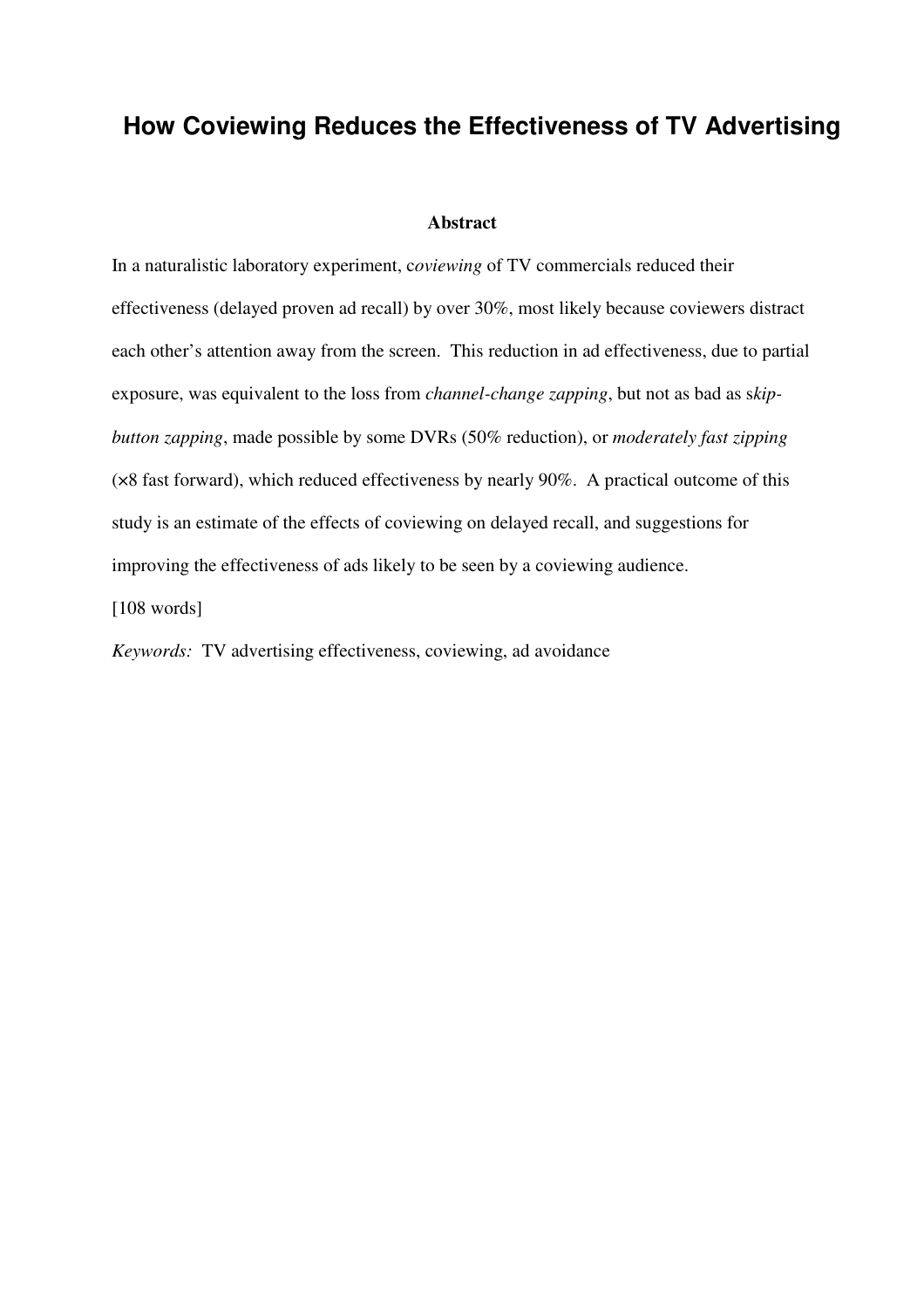# **How Coviewing Reduces the Effectiveness of TV Advertising**

 Coviewing is a form of ad avoidance that has received little attention compared to the millions of dollars spent (Bronnenberg, Dubé, and Mela 2009) understanding the effects of the new avoidance methods made possible by digital video recorders (DVRs). TV viewers' increasing use of DVRs, present in 31% of US homes as of May, 2009 (Kempe and Wilbur 2009) and with ownership rising, is regarded as the greatest threat to the effectiveness of TV advertising. This is because viewers with DVRs can avoid commercials wholly or partially by *fast-forward zipping* (Brasel and Gipps 2008; Martin, Nguyen, and Wi 2002; Pearson and Barwise 2007; Siefert, Gallent, Jacobs, Levine, Stipp, and Marci 2008; Smith and Krugman 2009; Stout and Burda 1989), or *skip-button zapping* (Woltman Elpers, Wedel, and Pieters 2003), as well as by *channel-change zapping* (Tse and Lee 2001; Zufryden, Pedrick, and Sankaralingam 1993). But these DVR-enabled methods of ad avoidance are additional to the oldest method of all, which is to simply stop watching the commercial, thereby effecting ad avoidance by 'eyes-off-screen' and loss of attention (Speck and Elliott 1997). Also overlooked in the rush to document the effects of DVR-enabled ad avoidance is a longstanding and virtually unresearched audience variable: *coviewing*. The presence of other people in the room is probably the leading cause of inattention to the TV screen. This study explores how much coviewing reduces the effectiveness of TV commercials compared to other forms of ad avoidance, such as zapping, skipping, and zipping with DVRs.

Although theoretical attention has focused on DVR-enabled ad avoidance (Brasel and Gips 2008; Wilbur 2008), the latest data from the field suggest that DVRs are not much of a problem. They do not increase avoidance. Avoidance by skipping is low (6.5%: Bronnenberg et al. 2009), and its effects may be overstated. The intense concentration needed to fast forward ads at 20× can make zipped ads more effective than normal-speed ads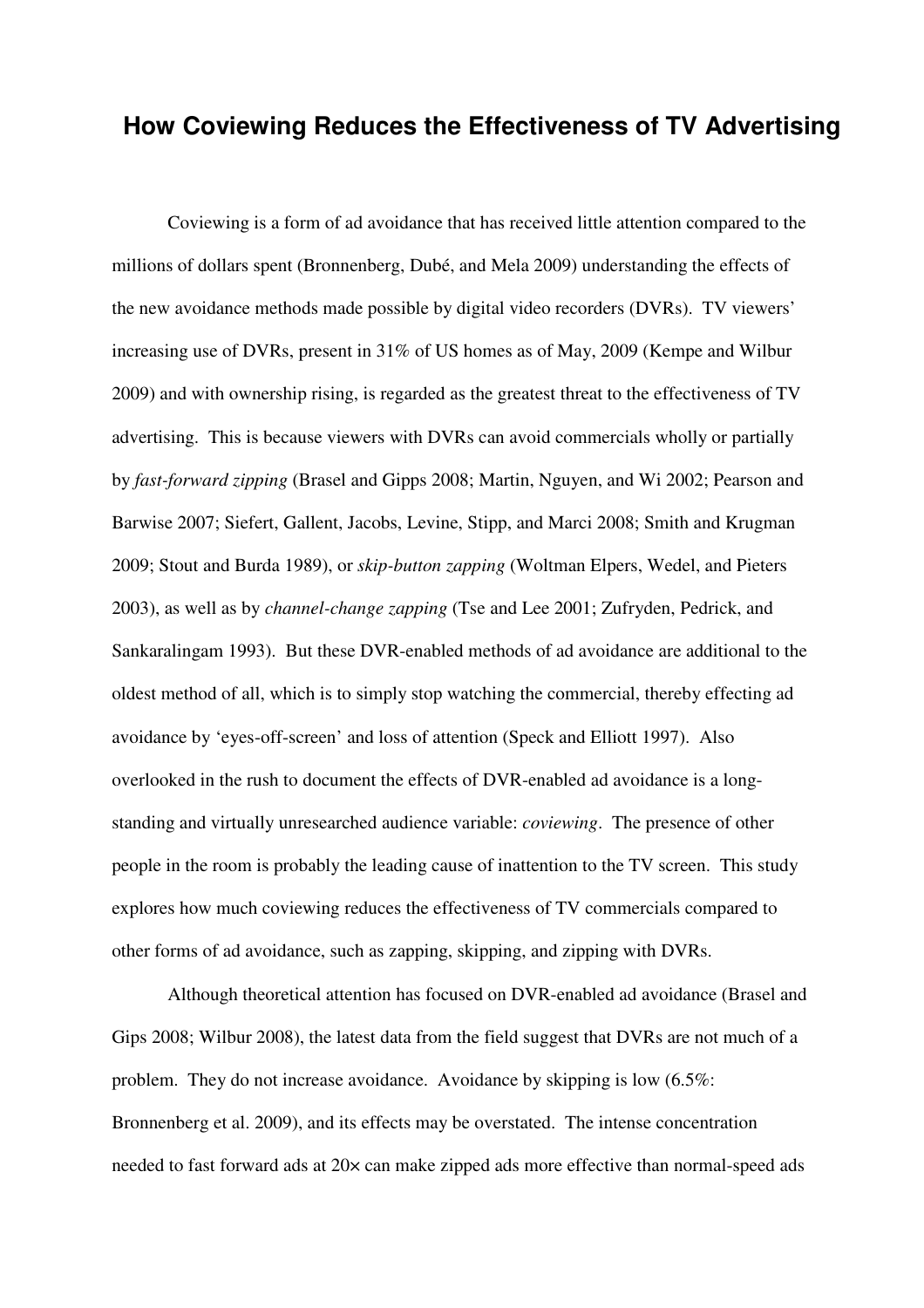(Brasel and Gips 2008). And DVR recordings increase TV viewing, that is, ratings (The Nielsen Company 2008b), and therefore ad exposure. These latest findings, and the current sophistication of mechanical means for monitoring ad avoidance, such as set-top boxes and DVRs, may encourage advertisers to forget their fears and instead think that ad avoidance is no longer a problem. But what these mechanical means of monitoring ad avoidance cannot measure is visual inattention. In fact, lower rates of mechanical avoidance may indicate that inattention is rising (Zufryden et al. 1993). During breakfast time nowadays, for example, the TV is on as background noise.

If coviewing is associated with visual inattention, then its effects may be as serious as those produced by fast forwarding (Bellman, Schweda, and Varan 2010), but more prevalent. A meta-analysis of avoidance research (Bellman et al. 2010) suggests that visual inattention affects 40% of ads, six times the number affected by DVR zipping. If coviewing depresses viewers' recall of TV commercials as much as visual inattention does, then this audience variable potentially poses even more of a threat to advertisers than DVR usage. In this paper, however, we go beyond the intuition that talking to other people in the room distracts attention from the TV screen. Our review of the literature suggests that coviewing may even have a detrimental effect when coviewers are apparently watching the screen with full attention. Coviewing may, therefore, have an even greater impact than previous observational studies have suggested (Ritson 2002).

Nearly half (45%) of US TV viewers, aged 18-49, watch primetime with others in the room, and that percentage rises to over half for younger viewers (to 53% for Gen X and 55% for Millenials: Knowledge Networks 2008). Admittedly, the prevalence of coviewing has been slowly declining since its heyday in the 1950s, as TV has become available on more screens — the average US TV household now has more TV sets than people (2.5 people, 2.8) sets: The Nielsen Company 2008a) — including watching TV out-of-home and on PCs and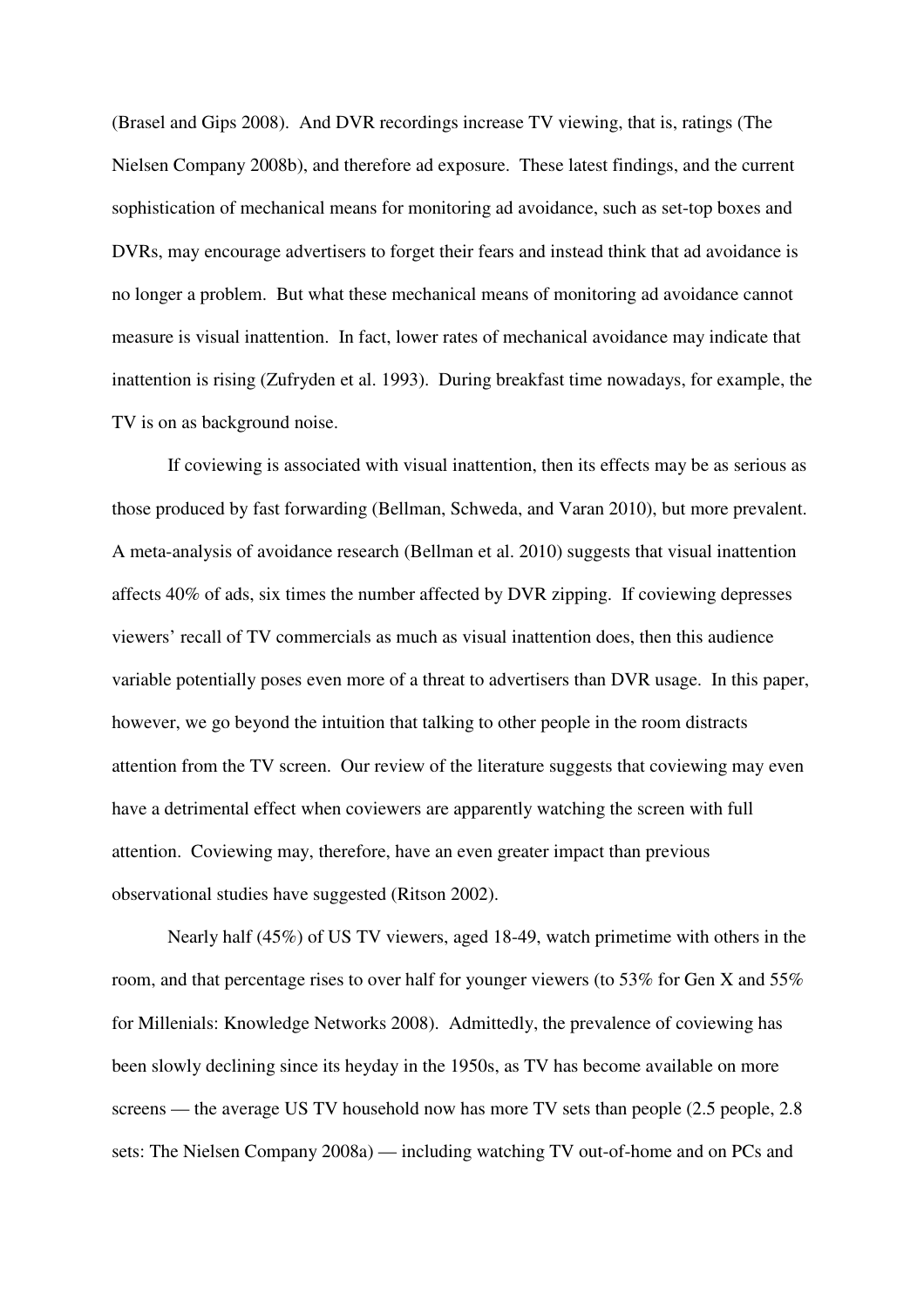handheld devices (The Nielsen Company 2009). But just as the end of mass ratings made TV a more targeted medium (Binet and Carter 2010), the shrinking of coviewing means that potentially media planners can predict when and where it will occur. Coviewing is no longer background noise that affects all ads and can therefore be ignored. Advertising exposure estimates in media plans may need to be adjusted if coviewing proves to be detrimental to advertising's effectiveness. Currently, media plans treat each additional viewer as an extra rating. But, potentially, if there is more than one person in the room, none of them is watching the set. Rossiter and Danaher (1998) argue that only one insertion (opportunity to see) during primetime is needed to generate a full-attention exposure, because primetime programs are watched with high attention. But if a primetime ad goes out to a coviewing audience, two or more insertions may be needed to achieve the same effect. As well as suggesting changes in media planning for ads likely to be coviewed, this paper explores some other remedies that advertisers could use to improve the effectiveness of of coviewed ads.

The best way to measure the presumed loss of effectiveness of avoided advertising exposures has not been agreed. However, a recent study has compared, in the same experiment and using the same set of commercials, the relative effects of various methods of avoiding TV ads on ad recall (Bellman et al. 2010). We extend that study to examine the relative effect of coviewing compared to full-attention solus viewing and other methods of TV ad avoidance: channel-changing, fast-forwarding, and skipping, as well as the older methods of eyes-off-screen (hearing the audio only) and not listening (muting to watch to watch the video only). Among coviewers, we further examine TV ad recall by the person operating the DVR remote control and the person who is a viewing partner.

 So that we can compare our results to those of Bellman et al. (2010) we use the same dependent variable they used to measuring ad effectiveness: delayed brand-prompted proven ad recall. Recall measures whether an ad has been fully processed, that is, not only whether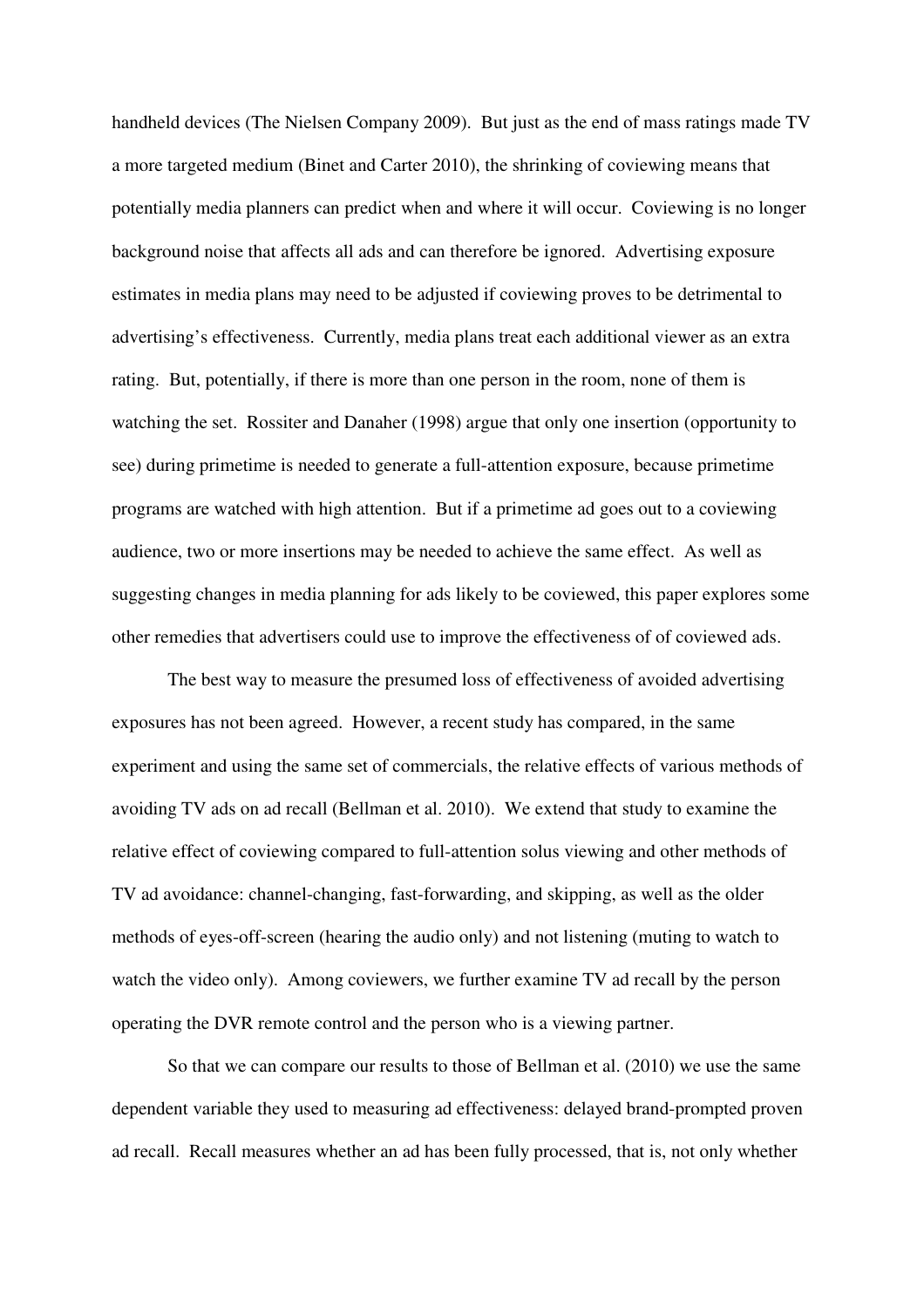an ad's content was encoded (which can be measured by visual recognition), but whether that content was successfully stored so that it could be retrieved later (Lang 2000). Advertisers and media planners are most interested in the potential loss of processing of TV commercials during coviewing because, just as with commercials of shorter length than the standard 30 seconds, advertisers want to know whether they should pay less for ad placements that may receive less processing – and thus lower recall – than for a normal placement and, more specifically, *how much* less. At present, for instance, advertisers typically pay about 15% less for a 50% shorter commercial (see, e.g., Rossiter and Bellman 2005) and so the discount is not linear or directly proportional (even to loss of effectiveness, which is about 20% less for :15 ads: Mord and Gilson 1985).

 The outline of the article is as follows. First, we present and discuss theoretical speculations and predictions for delayed ad recall under conditions of coviewing, solus viewing, and viewing with TV ad avoidance. We then describe the methodology for our empirical study (a laboratory experiment). Next, the findings are reported in as much detail as we can justify for a journal article (full findings are available from the authors). Lastly, we discuss the practical implications of our findings.

### **THEORETICAL BACKGROUND**

 We hypothesize that coviewing will decrease delayed ad recall, despite full exposure, that is, observed full attention to the screen by two or more coviewers, due to the 'mere presence' effect. The 'mere presence,' or social facilitation effect was first documented by Zajonc (1965), who found that the simple presence of another person or persons facilitates the original person's performance on easy tasks but inhibits performance on complex tasks. A later meta-analysis found that the mere presence effect on complex tasks is reliable, but small, and reliably affects only the speed of simple tasks, not their accuracy (Bond and Titus 1983). Several theoretical explanations have been proposed for social facilitation (e.g.,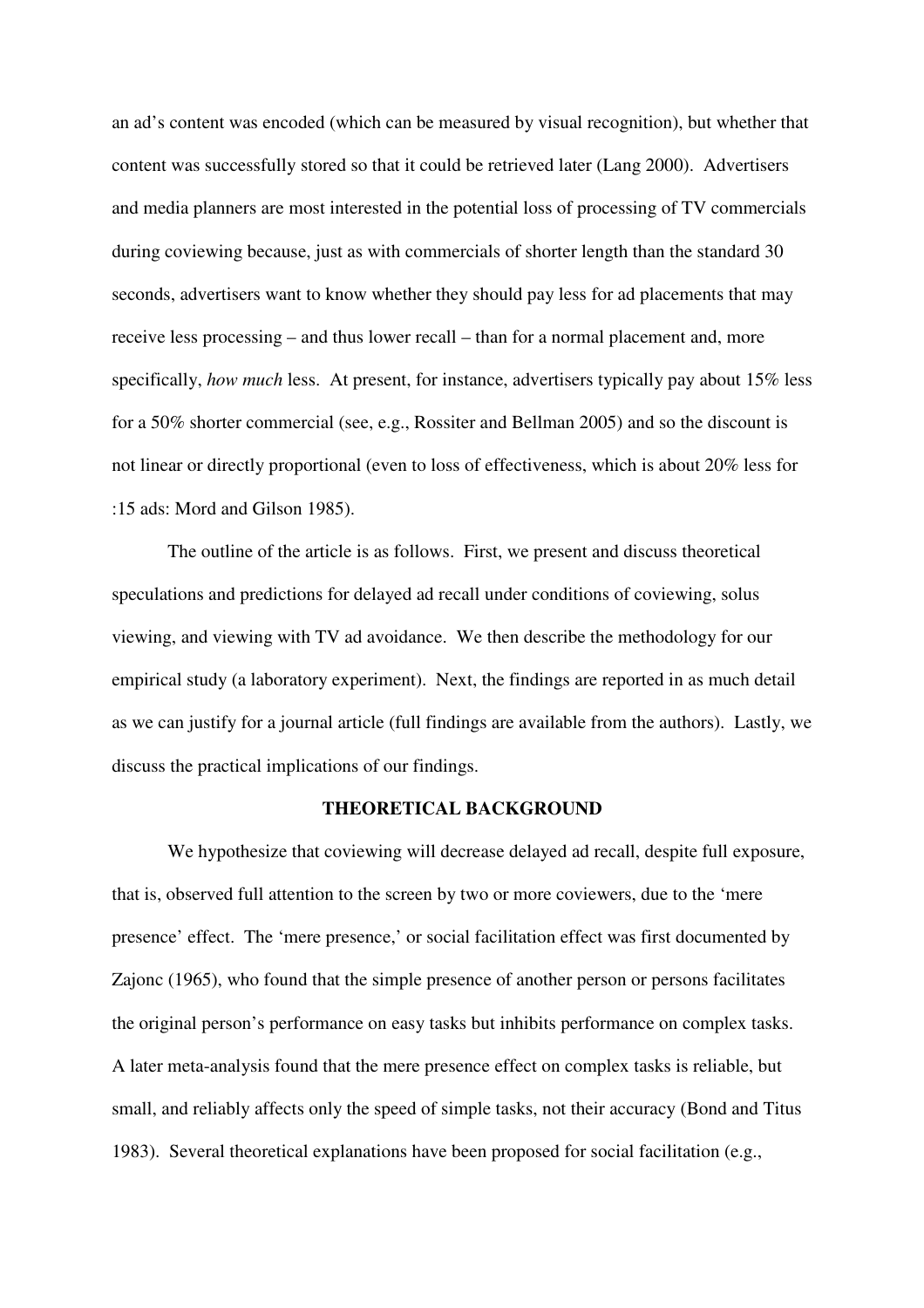Baumeister 1982; Blascovitch, Mendes, Hunter, and Saloman 1999; Zajonc 1965), but its effects continue to be documented, most recently in a television context. Gardner and Knowles (2008) found that the performance of a complex task, typing nonsense words with the nondominant hand, was impaired by the mere presence of an image of the person's favorite TV character on the computer desktop, whereas the same image increased the speed of a similar simple task: typing nonsense words with the dominant hand. Clearly, no conversation was possible in this case of parasocial facilitation, or at least, no two-way conversation.

Although it may not appear so, processing TV commercials is a complex task, or more specifically, it is a task performed with limited capacity, and therefore sensitive to changes in demands on this limited capacity (Lang 2000). The presence of another person during exposure to a TV commercial creates extra demands on available capacity that might otherwise be devoted to encoding and storage, and thus reduces processing of the ad's content. We further believe everyone has experienced the sensation of not being able to concentrate quite as well with someone else present as when alone. Also, Zajonc's 'mere presence' effect is subconscious and does not require thinking about the other person or, in the case of commercial watching, conversing with the other person. In other words, we expect to see effects of coviewing even when observation reveals the coviewers are attending to the screen during the commercial, although conversation is likely to exacerbate the effects of coviewing by further distracting attention away from the screen, and the soundtrack.

We note, however, that although on average conversing during a commercial is harmful to ad processing, it is possible that conversing about the ad can be a good thing. For many social groups, ads provide a shared topic of conversation (Ritson and Elliott 1999). Coviewing is an old social networking technology for instantly recommending ads to friends.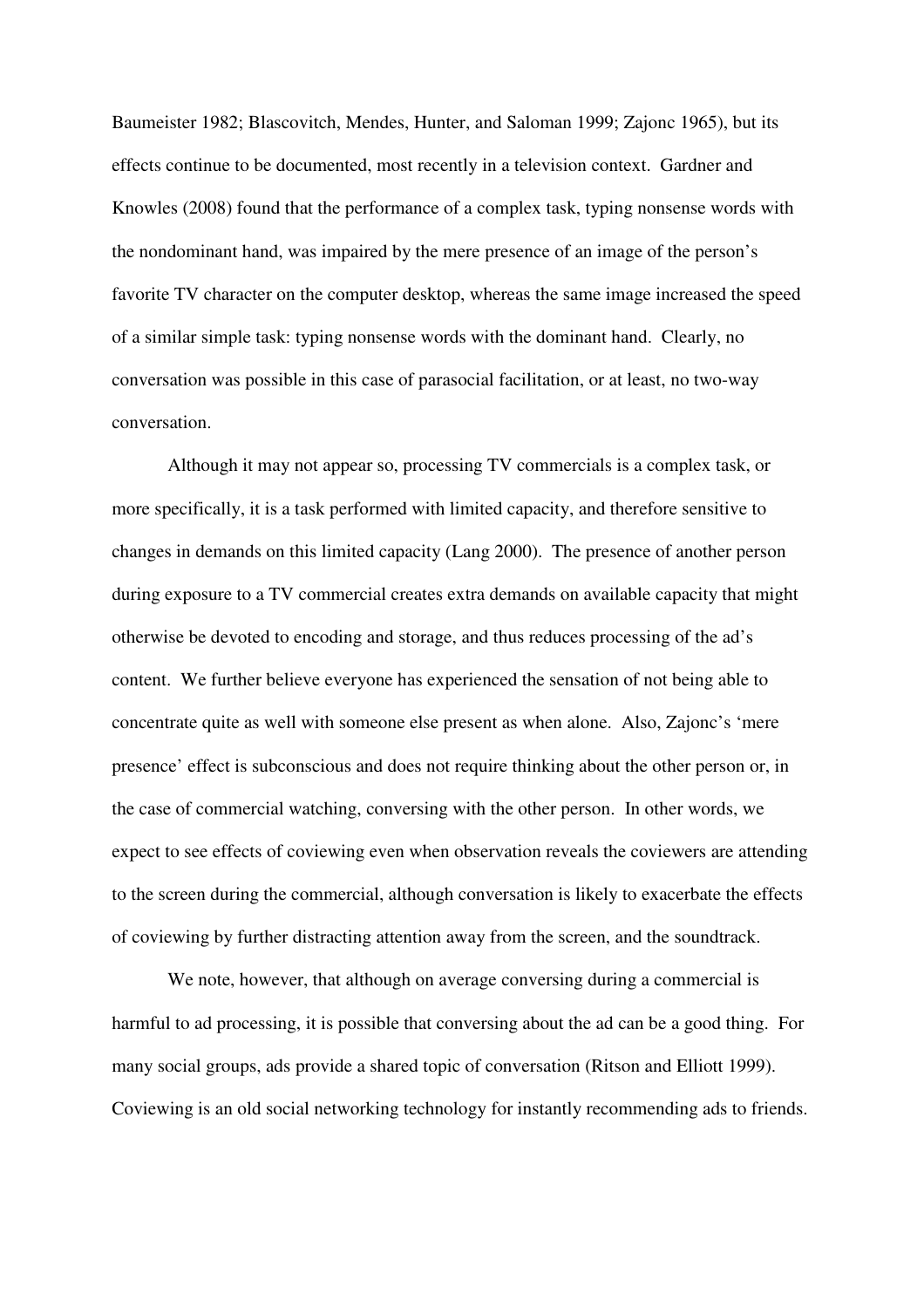By drawing attention to the ad, therefore, conversation by coviewers about the ad on the screen may have a positive effect on delayed ad recall.

### **PREDICTED EFFECT OF COVIEWING**

 Table 1 lists various TV ad avoidance methods, sorted by delayed ad recall performance relative to solus full-attention viewing, indexed at 100, based on the results reported by Bellman et al. (2010). We add to that study here by proposing a series of explanations for these indices. As shown in the Table, moderately fast zipping, even at only eight times normal speed, reduces delayed recall the most. Not only is there a delay between exposure and measurement, during which memory can decay, but memory retrieval during the delayed recall task is interfered with by the traces of other ads seen during the delay. A fast-forward exposure is only a partial exposure, because at eight times normal speed, a 30 second ad whips by in 3.75 seconds. At this speed, assuming an average shot length of six seconds (i.e., an average of 5 shots: Lang, Bolls, Potter, and Kawahara 1999), the average shot displays for 0.75 of a second, much less than the two-second minimum required to remember brand content (Rossiter and Percy 1983). And finally, there is no audio soundtrack to make up for the shortfall in exposure to the video. At the even faster zipping speeds available on most DVRs, an ad may not even deliver a partial exposure. At 30 times normal speed (which is common: see Pearson and Barwise 2007), the average six-second shot lasts for one fifth of a second, which is longer than the minimum of .15 s required for visual processing of familiar targets (Rayner, Smith, Malcolm, and Henderson 2009), but probably not fast enough to process new content about an unfamiliar brand. Of course, an exception would be if the commercial happens to consist of long static video scenes (see Brasel and Gips 2008).

### **Place table 1 about here**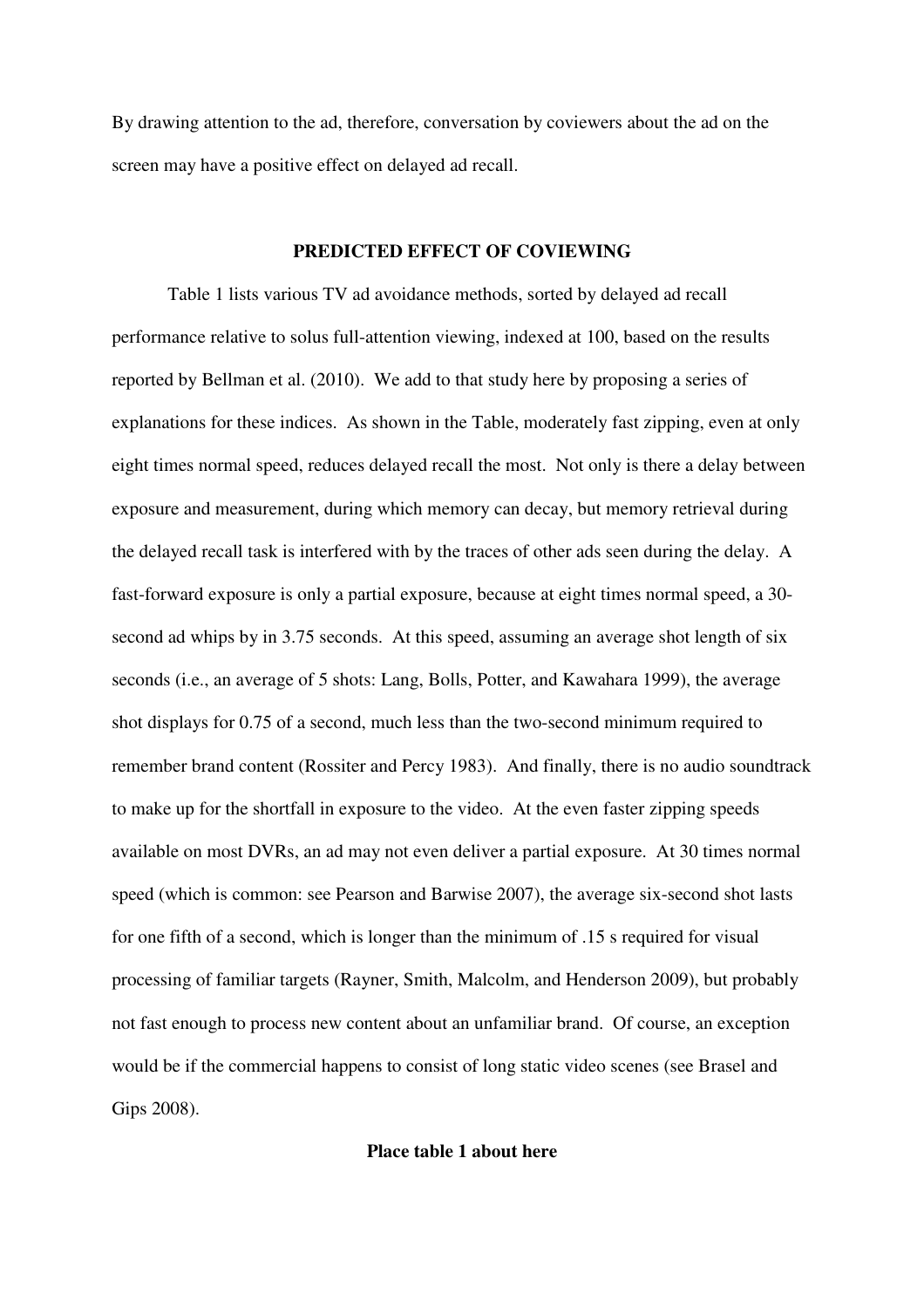In Bellman et al.'s study, moderately fast zipping fell into the lowest band of ad effectiveness, along with eyes off screen (audio only), in which no video is seen (and therefore all shots were  $\lt 2$  s), but hearing the soundtrack increased delayed recall slightly, although not significantly. The top band for effectiveness was occupied by muting (video only), as viewers are able to correctly recall ads the next day by mentally replaying just the video content: missing the soundtrack is not critical. All the other forms of ad avoidance fell in the middle band for effectiveness. All provided partial exposures, but shot lengths greater than two seconds (at ×2 zipping, an average six-second shot would be three seconds long). In this middle band, only slow fast forwarding was significantly worse than a full-attention exposure, because no soundtrack is heard.

Our prediction for the relative effect of coviewing on delayed ad recall, compared to the spectrum of other forms of TV ad avoidance, is also listed in Table 1. We predict that coviewing will produce a 30% decline in delayed recall, for the following reasons. Like the other avoidance modes in the middle band, coviewing will result in partial exposure to the video. All shots seen will play at normal speed, and be two seconds long, or more, on average. At the extreme, coviewers may distract each other from viewing the screen, in which case coviewing could have as serious an effect on delayed recall as eyes off screen. If coviewers talk to each other over the soundtrack, even that information might be lost, and the effect of coviewing could be as disastrous as moderately fast zipping. However, we expect that for the most part, coviewers will focus their attention on the screen. Our prediction is, therefore, that even though coviewers will have their attention fixed on the screen, the mere presence of the other will distract resources from the task of processing ad content (Lang 2000; Zajonc 1965), and therefore all coviewing exposures will be partial exposures. This partial exposure effect should only be slight, however, and for this reason we have placed coviewing at the top of the middle band of avoidance modes, and set its expected loss at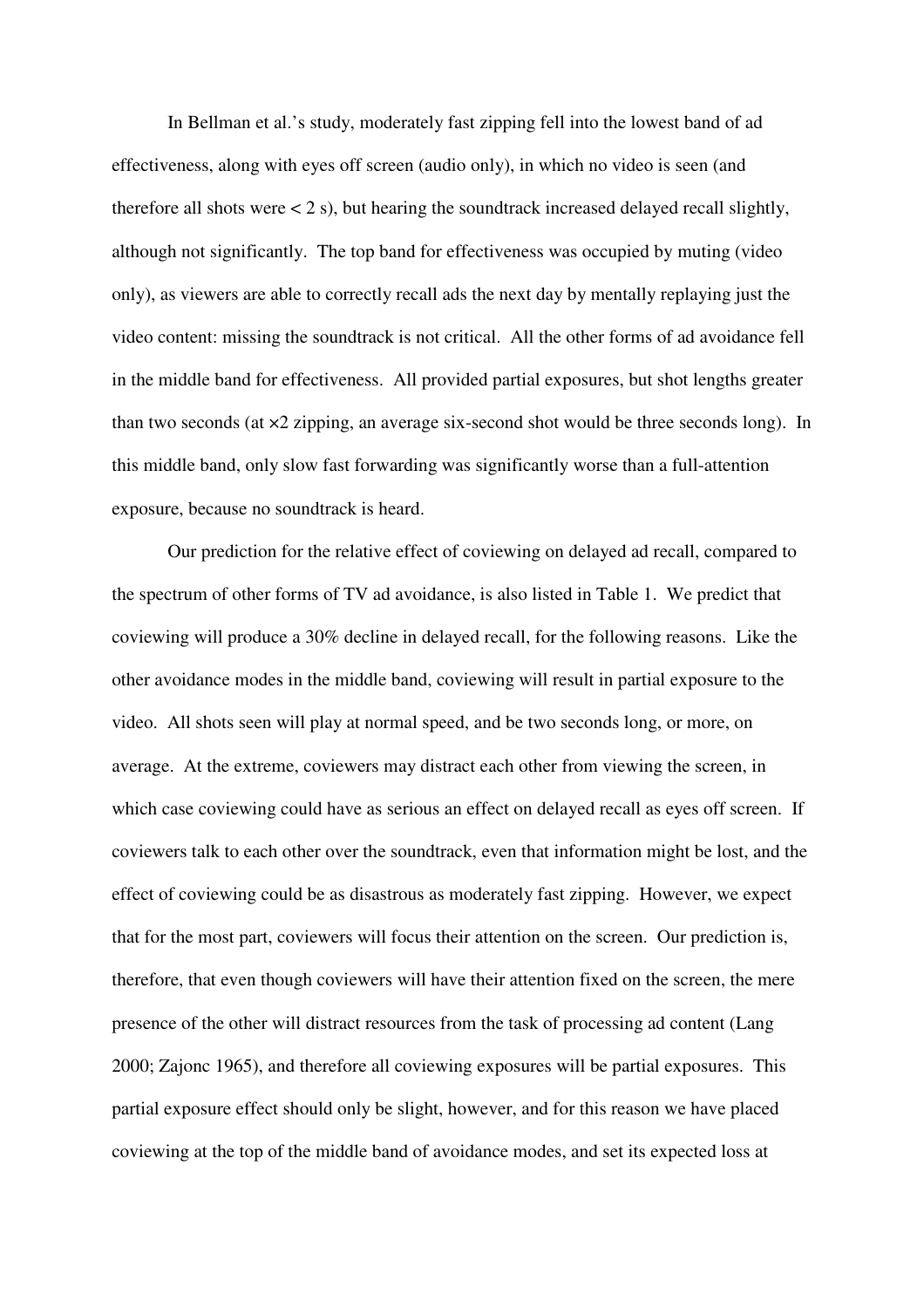slightly less than channel-change zapping. Most importantly, we predict that coviewing will not interact with any of the other modes to produce a combination that is worse than either alone. Coviewing is just another form of partial exposure, and therefore does not add any unique form of attention decrement when combined with any of the other modes.

#### **METHOD**

### **Overview**

 A laboratory experiment was designed to investigate the effectiveness of TV commercials when coviewed versus solus viewed. So that the effects of coviewing could be compared to the effects of solus viewing under various forms of ad avoidance reported by Bellman et al. (2010), the coviewers and solus viewers in this study watched the same halfhour situation comedy used in that previous study, accompanied by the same twenty 30 second TV commercials placed before, during, and after the program. They were also assigned to the same range of avoidance mode conditions: channel-change zapping, skip button zapping, video only, audio only, slow and fast zipping, or no avoidance at all (normal viewing). At the conclusion of the viewing session, immediate recall of the ads was measured. Afterwards, between 24 and 36 hours after the viewing session, participants were telephoned at home to measure delayed ad recall.

### **Participants**

 Participants in the experiment were members of a nationally representative TV panel in Perth, Australia. A random selection of panelists were telephoned or emailed with an invitation to participate in a study evaluating a new TV program from the United States, for potential airing on Australian TV. To ensure that all our coviewers were natural couples, approximately a third of the panelists who agreed to participate were asked to bring along the person she or he usually watched television with. Each coviewer or solus viewer received a \$20 (AUD) department store gift voucher. The resulting sample of participants was of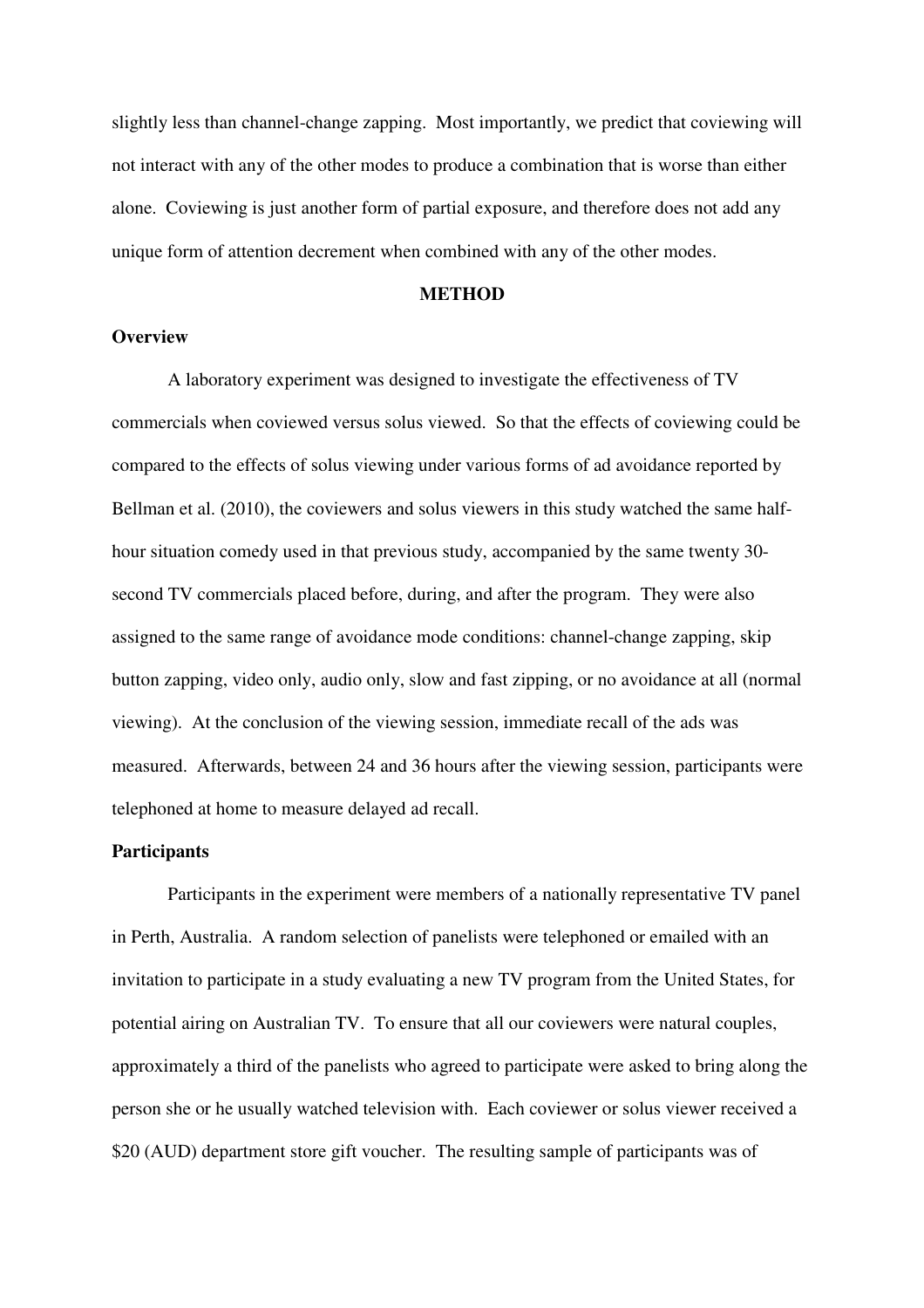somewhat higher socioeconomic status than the national average but, most importantly for the ad recall findings, the sample exactly matched the national adult (18 and older) population by age group (Dubow 1995), as well as gender (see Table 2). The total sample size of participants was 325, made up of 78 coviewing couples and 169 solus viewers.

#### **Place table 2 about here**

### **TV Program and Test Commercials**

 The half-hour television program in which the TV commercials were placed was a previously unseen episode of the US sitcom, *Crumbs*. Twenty 30-second TV commercials were placed in four pods of five commercials per pod: one pod before the program commenced, two pods as in-program breaks, and the last pod immediately following the program. Of the 20 commercials, eight were designated beforehand as the test commercials (for recall) and 12 as fillers. The eight test ads were rotated across the four ad pods, and appeared in positions two, three or four within each pod, that is, never first or last in a pod, to minimize the primacy and recency effects which can increase the price of these positions (see Pieters and Bijmolt 1997), so that we could report results for the 'average' brand. The random rotation ensured that every test commercial had an equal chance of being in the final pod; placement in the final pod can result in ad avoidance due to viewer fatigue (Woltman Elpers et al. 2003).

The test commercials (and the filler commercials) were US TV commercials that had not been aired in Australia, to ensure that these ads were being seen for the first time (cf. Brasel and Gips 2008). To explain this, participants were told that the test program had been recorded in the US, along with its embedded ads. We note that it is not unusual for Australians to see US ads for global brands, whereas it would have been highly unusual for Brasel and Gips's (2008) US undergraduates to see the UK ads used in their third study. Of the eight test ads, four were for advertised brands familiar in Australia and four were for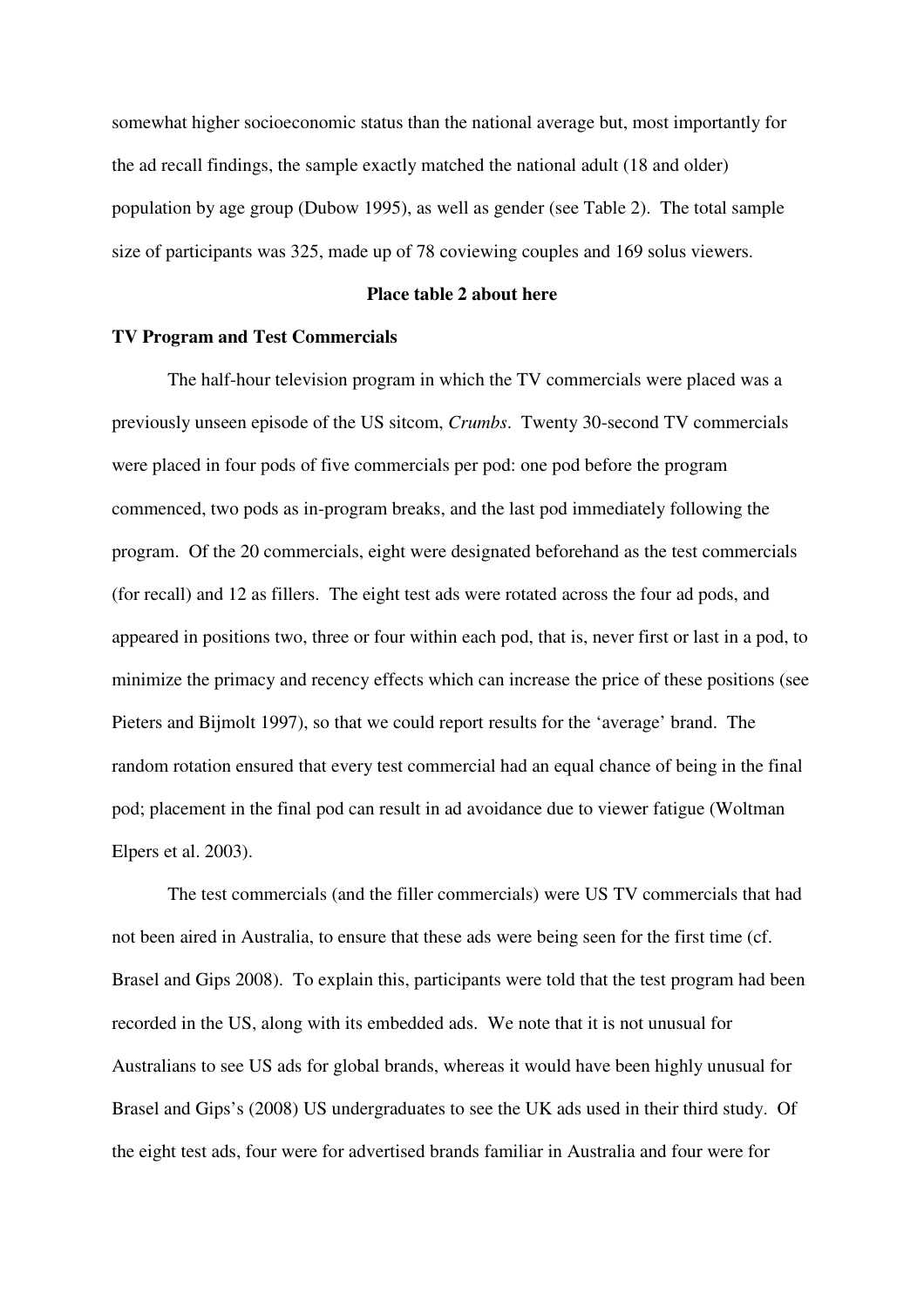unfamiliar brands. Six of the commercials were for relatively low-risk products (convenient meals, microwave pizza, ready-to-eat dessert, soft drinks, and chewing gum) and two were for relatively high-risk products (package delivery and consumer electronics). Although only eight test ads were used, they varied widely because they were strong or weak on five factors likely to influence the effects of ad avoidance (Bellman et al. 2010), according to a fractional factorial design (see Table 3).

#### **Place table 3 about here**

#### **Normal Viewing and Ad Avoidance Conditions**

 Participants, either in coviewing pairs or as solus viewers, were randomly assigned to one of four experimental conditions, which manipulated seven ad avoidance modes. These are briefly described below.

*Normal Viewing*. In the normal viewing condition, participants viewed the TV program with the embedded commercials without any constraints. They were provided with a DVR remote control and, like all the other experimental groups, were first exposed to one of the test commercials, selected at random, so that they could practice voting on TV content using the remote control, but also so that we could investigate the effect of one recent prior exposure. After this commercial ended, participants were asked 'Did you like that ad?' and could respond 'Yes' by pressing the red button on their remote control or 'No' by pressing the yellow button. They were not told that the remote control had any other capabilities and in fact all they could use the remote for during the rest of the session was to vote – 'yes' or 'no' – on whether the new series of *Crumbs* should be shown in Australia, at the end of the program, before the final ad pod.

*Channel-Change Zapping*. Participants in the channel-change zapping condition were told that four other TV channels were available (equal to the number of free-to-air channels in Australia at the time) and that they could change to another channel, but only during an ad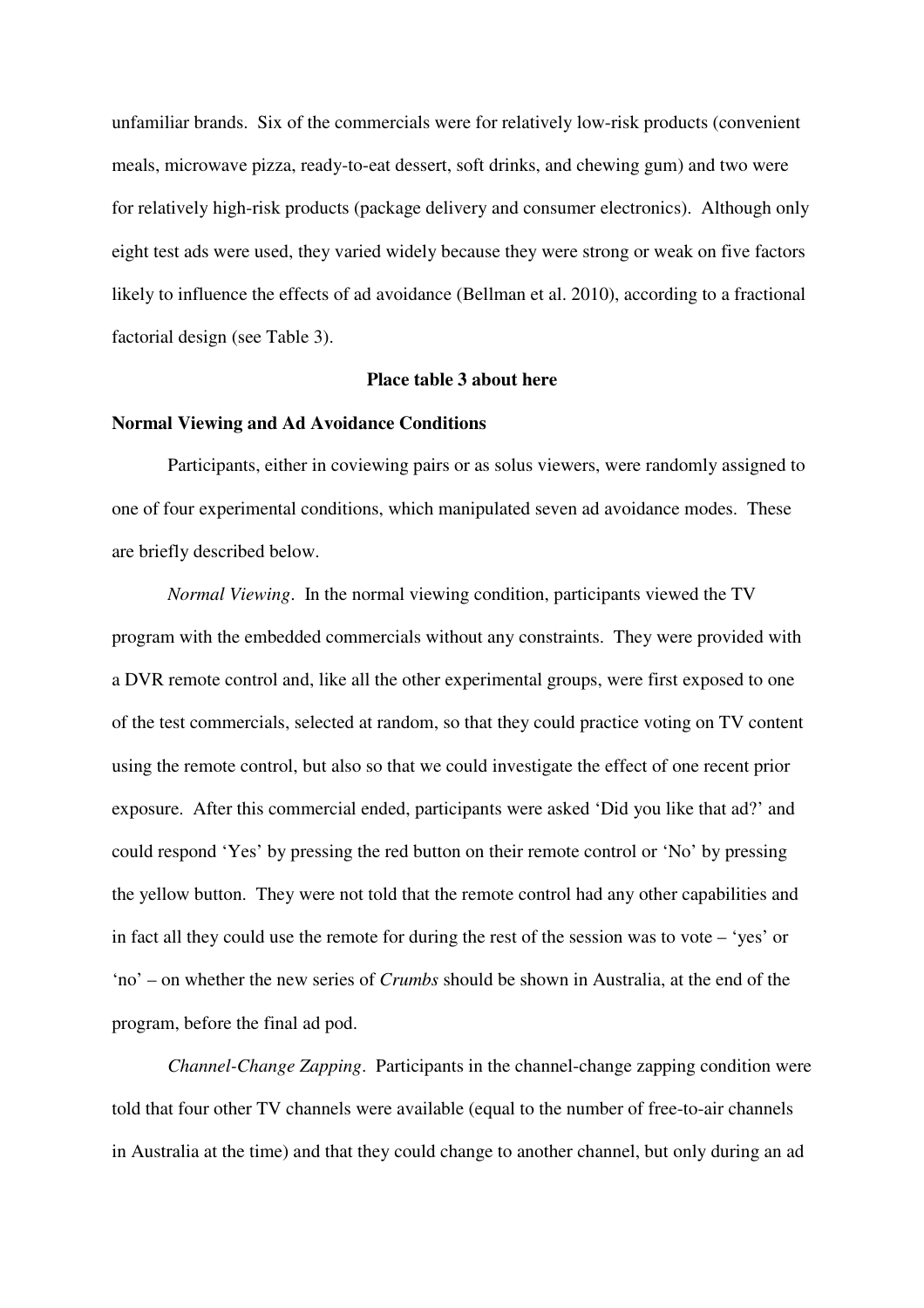break. They were reminded of the channel-change opportunity by an icon appearing at the bottom left of the screen which meant 'Remote Active.' For the first five seconds of a break, though, and also for the first five seconds of viewing each new channel, this icon was visually canceled, to convey 'Remote Not Active,' as the computer program delivering the content ensured that viewers had to watch the first five seconds of each channel before changing the channel (i.e., zapping). Again, this reproduced the methodology used by Bellman et al. (2010), who used the five-second lockout to force partial exposure to ads even in avoidance modes capable of avoiding ad content completely. As soon as the 2-minutes and 30-seconds of ad break time had finished (no matter which channel they were tuned to), a warning message appeared alerting participants that they were being returned to the original program. The other channels featured a mix of lifestyle, history, and sports programs, either about to go into an ad break or about to emerge from one. The ads in these breaks, however, were the same ads shown on the main (*Crumbs*) channel, so that it was possible for participants to see the beginning or end of a commercial they had previously zapped on a different channel. Channel changing was voluntary and a commercial exposure was coded as 'zapped' if the participant or participating pair changed channel while the ad was playing. Potentially, though, viewers coded as zappers by this conservative definition could have been exposed to every second of an ad's content, but distributed across multiple channels.

*Skip-Button Zapping*. Participants in the skip-button zapping condition also had to watch the first five seconds of the commercial before they could skip the remainder of it. We note that in a test of the effect of the five-second lockout versus having no lockout at all, the average time that a skippable 30-second ad was viewed was still about 20 seconds: the fivesecond lockout added a non-significant 1.67 seconds to ad viewing time. During the ad breaks, a 'Skip' icon (which changed from 'canceled' to 'enabled' after five seconds)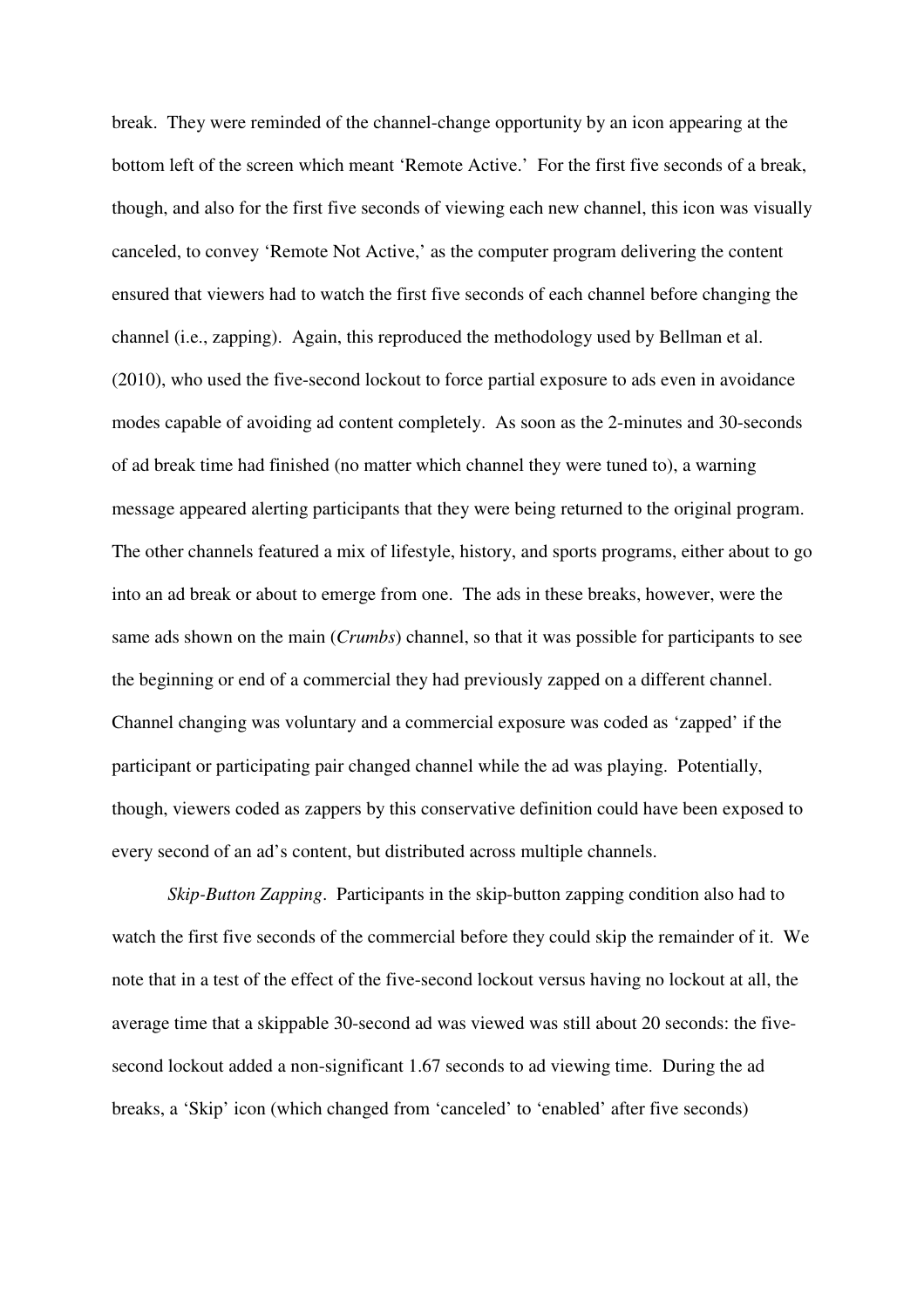appeared at the bottom left of the screen to alert participants that they could use the skip function on the remote control if they wished.

 The four remaining ad avoidance modes were manipulated, within-subject, in the same forced-avoidance mode condition. As Bellman et al. (2010) explained, these modes were forced, rather than observed, because they are rarely used (e.g., maybe only 1% of ads are muted). The computer controlling the video content randomly assigned each of the four ad breaks to show all the ads in that break with a different one of the four avoidance modes described below.

*Slow (× 2) Zipping*. In the slow-speed zipping mode, the commercials were automatically played at  $\times$  2 fast forward (i.e., each commercial was condensed from 30 seconds to 15 seconds). Participants were told beforehand that some commercials would be played this way, and if they were, a ' $\times$  2' icon appeared at the bottom left of the screen. As is normal during fast-forwarding, there was no audio available. Note that because fast forwarding was automatic in this study (and in Bellman et al. 2010), the zipped ads were observed passively rather than actively, as in Brasel and Gips (2008). This means our zipping results are perhaps more applicable to coviewing partners than they are to coviewing DVR remote control users.

*Fast (× 8) Zipping*. In the faster-speed zipping mode, commercials in the break were automatically played at × 8 fast forward (i.e., each commercial was condensed to just under four seconds). Participants were told beforehand that some commercials would be played this way, and if they were, a ' $\times$  8' icon appeared at the bottom left of the screen. Again, of course, there was no audio available.

*Video Only (Muted Audio)*. In the video-only mode, the commercials were automatically shown without any sound, at normal speed. Again, participants were told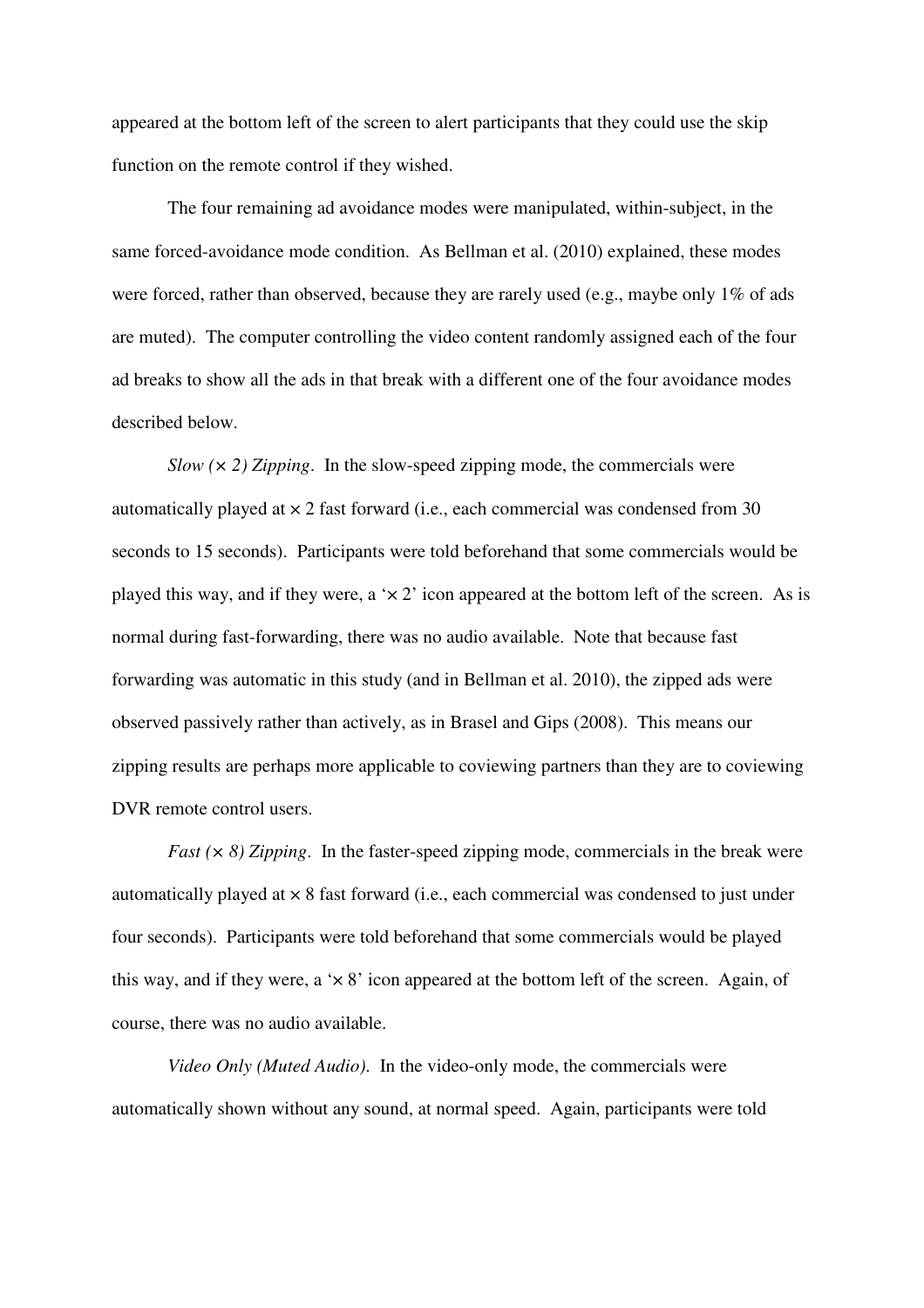beforehand that this would happen so that they did not think something was wrong with the TV set, and during muted ads a 'no sound' icon appeared at the bottom left of the screen.

*Audio Only (Eyes Off Screen)*. In the audio-only mode, only the audio track of the commercials was played and the TV screen went blank. Participants were told beforehand that this would happen, and during these black-screen ads a 'no vision' icon appeared at the bottom left of the screen.

 Coviewing couples participating in the ad avoidance conditions were asked to nominate 'the usual remote control user' and this person was given the DVR remote control to operate throughout the experimental session. In the results, the remote control operator is called the 'coviewing DVR user' and the other coviewer is called the 'coviewing partner.' For convenience, the same labels are used to describe the couple in the normal viewing (no avoidance) condition although the DVR user used the remote control only to rate the practice commercial and the program, *Crumbs*. Solus viewers, of course, are also DVR remote control users in the experiment.

#### **Ad Recall Measures**

*Immediate Ad Recall.* Immediate ad recall (labeled 'recognition' by Bellman et al. 2010) was measured at the conclusion of the experimental session. Participants were asked 'Which of the following ads do you remember seeing during your viewing session today?' The ad recall measure was brand-prompted. The questionnaire showed a list of 13 branded products, comprising the branded products in the eight test commercials together with those in four of the filler commercials plus a foil branded product that was not advertised. Participants checked a 'Yes' box next to each branded product for *claimed* recall of the ad. This was the first question asked in the questionnaire to ensure that we measured ad recall and not recall of any mental rehearsal, and thus 'reprocessing,' of any of the ads prompted by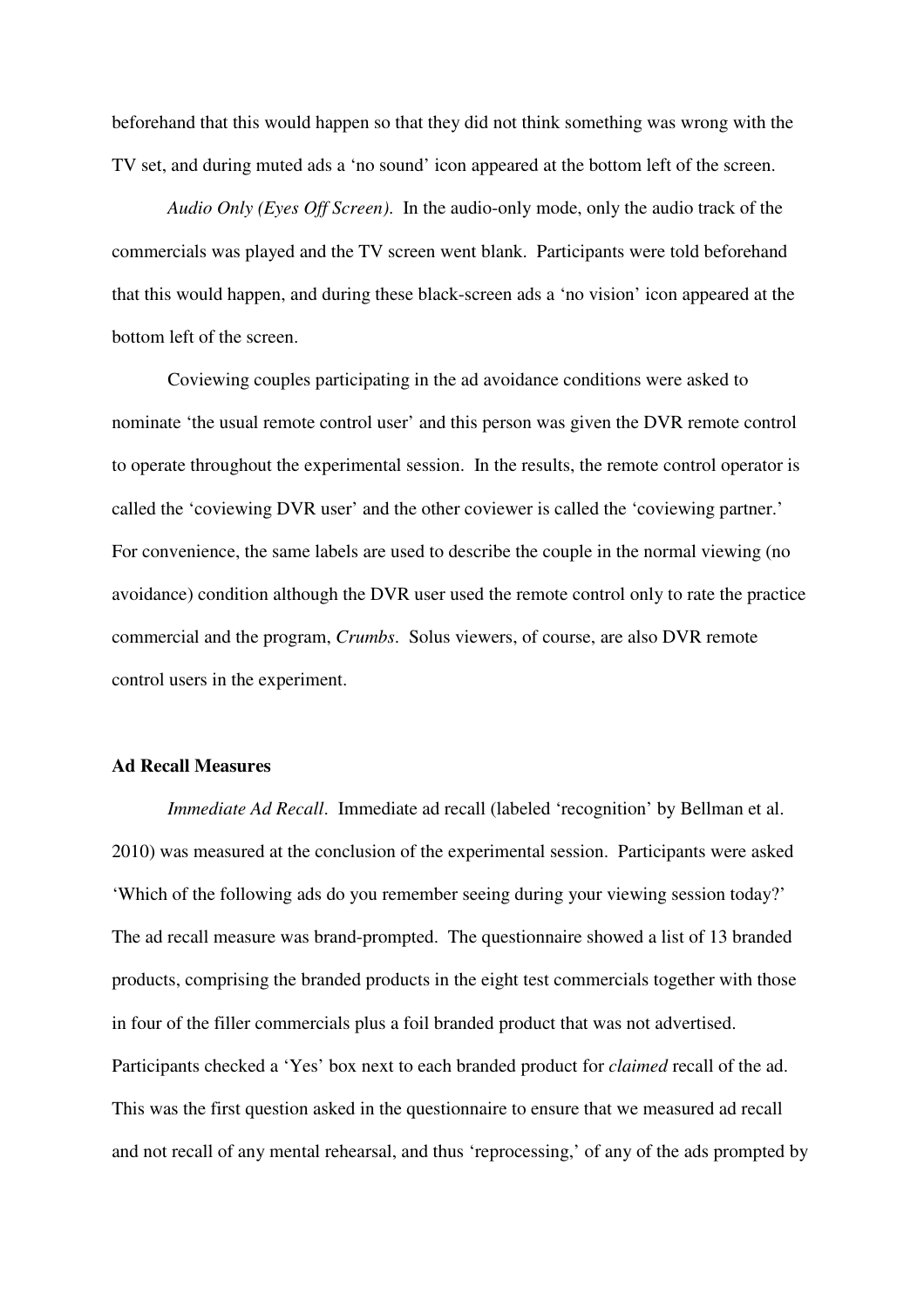answering other questions, such as attitude toward the ad. But, as is common with claimed, or 'unproven,' recall, there was some inaccuracy in the immediate ad recall results. False recall of the foil ad was 17%, which implies that the immediate recall figures for the test commercials are approximately 17% overstated. The relative differences in immediate claimed recall should be largely unaffected by this upward 'yea-saying' bias, however, and Bellman et al. (2010) reported that false positive recognition of the foil brand was not a significant influence on immediate or delayed recall.

*Delayed Ad Recall*. After completing the questionnaire, participants were told that they may be contacted by telephone later 'to answer a few further questions.' All who were reached by telephone between 24 and 36 hours after the experimental session (*n* = 235, 124 coviewers, 111 solus viewers, 72% of 325) were asked 'Which of these brands have you seen or heard advertised recently?' The brand names of the brands advertised in the eight test commercials were then read over the telephone and each participant – DVR user and partner in the case of couples – was asked, for each brand recalled, to 'Please describe the advertisement for this brand in as much detail as you can remember, and in particular, what the advertisement showed or said about the brand.' The telephone interviewer was instructed to probe thoroughly by asking 'Tell me more about the advertisement, what else did it show or say?' If the commercial was described in sufficient detail to satisfy the interviewer that it was indeed the test ad, recall of the ad was scored as 'Correct.' The delayed measure was thus brand-prompted *proven* ad recall.

*Product category involvement* was measured by the mean of five, seven-point semantic differential scales ( $\alpha$  = .92 to .98 across the six product categories represented; Mittal 1995). Other variables, such as demographics, were collected in the sign-up survey participants had completed when they joined the audience panel.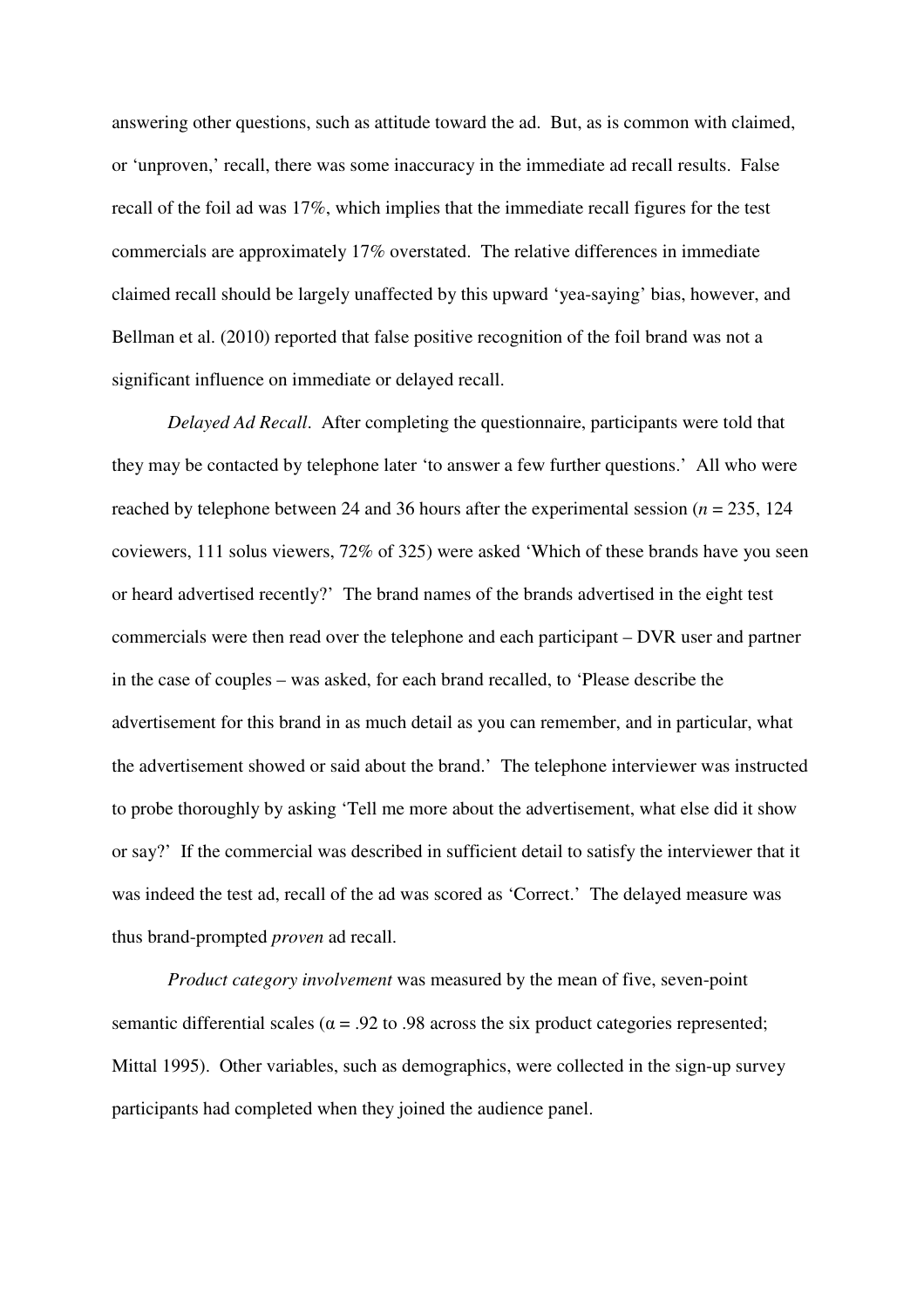#### **RESULTS**

 First, the straightforward average results for each experimental condition are reported (in graphs) for immediate ad recall and delayed ad recall by solus viewers, coviewing DVR users, and coviewing partners. Second, a multivariate logistic regression analysis of the predictors of the main dependent variable, delayed ad recall, is reported. Finally, we report results based on observed conversations between coviewers during the ads, and whether that conversation was about the ad or about some other topic.

#### **Raw-Data Results for Coviewing**

 Immediate ad recall and delayed ad recall under normal viewing conditions for solus viewers, coviewing DVR users, and coviewing partners are shown in Figure 1 (see the single bar chart in the top row). As can be seen from the three left-side bars in the chart, coviewing did not affect immediate ad recall. However, coviewing caused a 20% absolute decline in delayed ad recall for both coviewers. The *relative* decrement in delayed ad recall due to coviewing was just over the 30% we predicted, which means that commercials that were coviewed were only about 68% as effective as the same commercials solus viewed (i.e., index  $\approx$  70, as in Table 1).

#### **Place figure 1 about here**

 As we expected, coviewing added no extra reduction of effectiveness when combined with any of the other six avoidance modes. In every case, the delayed recall rates for both types of coviewer are not significantly different from the rate for solus viewers, with one exception. As shown in the right-side bars in its chart, skip-button zapping had a very large decremental effect on the coviewing DVR user, whose delayed ad recall of the zapped ads was just 17%. Solus viewers and coviewing partners were less affected, down to 35%. The larger negative effect on the DVR user is perhaps attributable to their attention being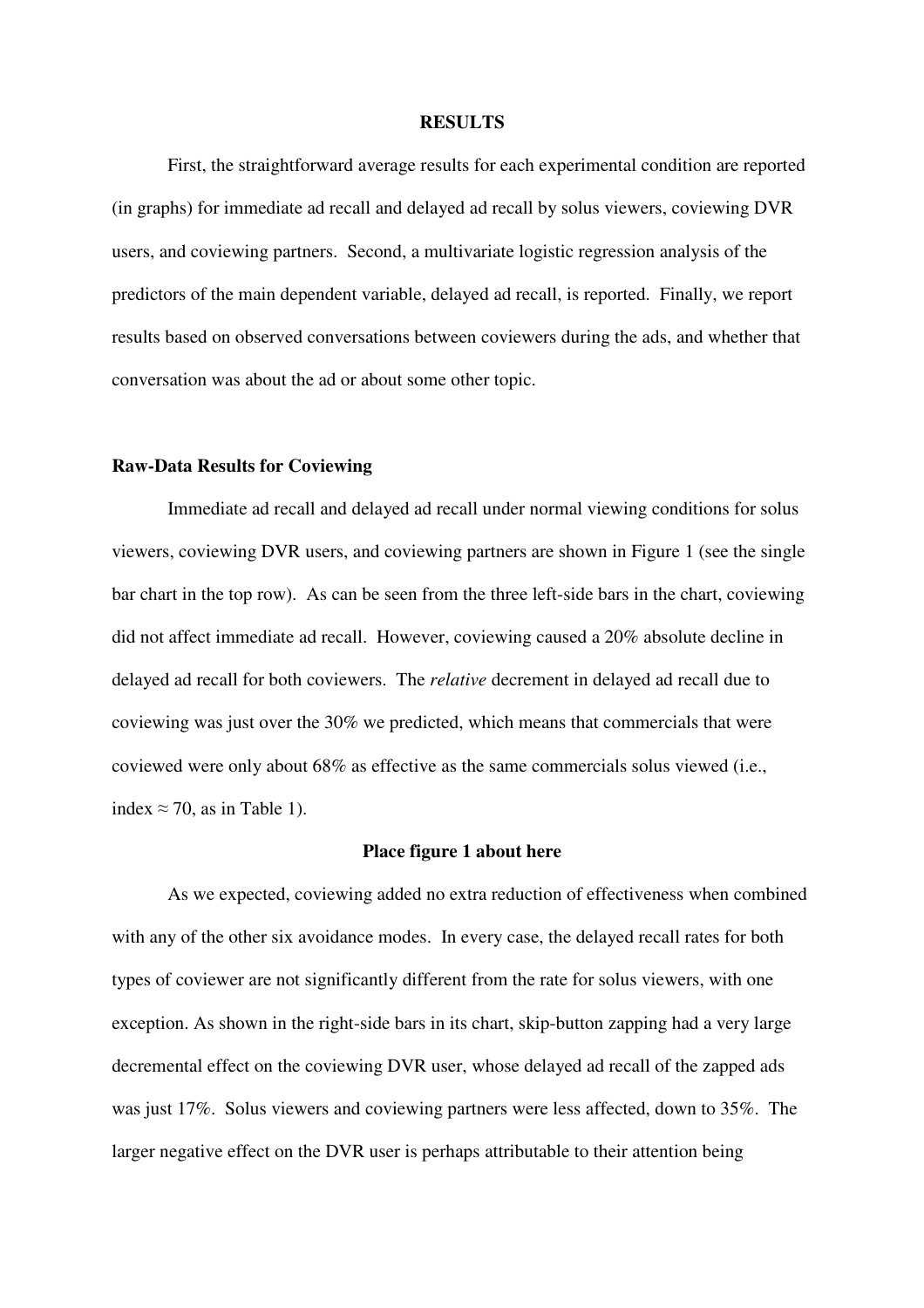distracted away from the ad content to the remote control icon in the bottom left corner of the screen, to check whether skipping was enabled or cancelled.

### **Multivariate Effects on Delayed Ad Recall**

 To provide a summary of the overall multivariate-corrected effects on the principal dependent variable, delayed ad recall, we constructed a logistic regression equation in which the predictors were coviewing, the other six ad avoidance modes and their interactions with coviewing, and the key covariates identified by a deliberate variable-selection process. First, we tested for the influence of demographics on the results for the coviewers, since each viewer self-selected their partner, rather than couples being randomly allocated. More coviewers were female (64%, vs. 55% of solus viewers;  $\chi^2(1) = 32.18$ ,  $p < .001$ ) and middleaged (44% 35-44 years vs. 40% for solus viewers; other age groups: 18-35, both =  $31\%$ ; 55+ coviewers =  $25\%$ , solus =  $29\%$ ;  $\chi^2(2) = 9.10$ ,  $p = .011$ ). Coviewers also differed in occupation (e.g., professionals: coviewers =  $31\%$ , solus =  $26\%$ ;  $\chi^2(8) = 135.53$ ,  $p < .001$ ). Of these variables, only age affected delayed recall, which, predictably, declined with age (35- 54,  $exp(B) = .48$ ; 55+,  $exp(B) = .28$ ; both  $p < .001$ ). There were no differences in education, TV viewing hours per day, and, importantly, product category involvement, which in this study had a negative correlation with delayed recall  $(\exp(B) = .89, p < .05)$ , after controlling for other variables, most likely because of competitive interference from other ads for brands in the category seen during the delay. Whether the person liked the program (i.e., voted 'yes,' that the program should air in Australia) had no effect on immediate or delayed ad recall. The final covariates used were whether the commercial had been seen previously in full (see method), the percentage of the commercial watched or listened to before it was avoided, and immediate recall of the commercial, which effectively controlled for age, as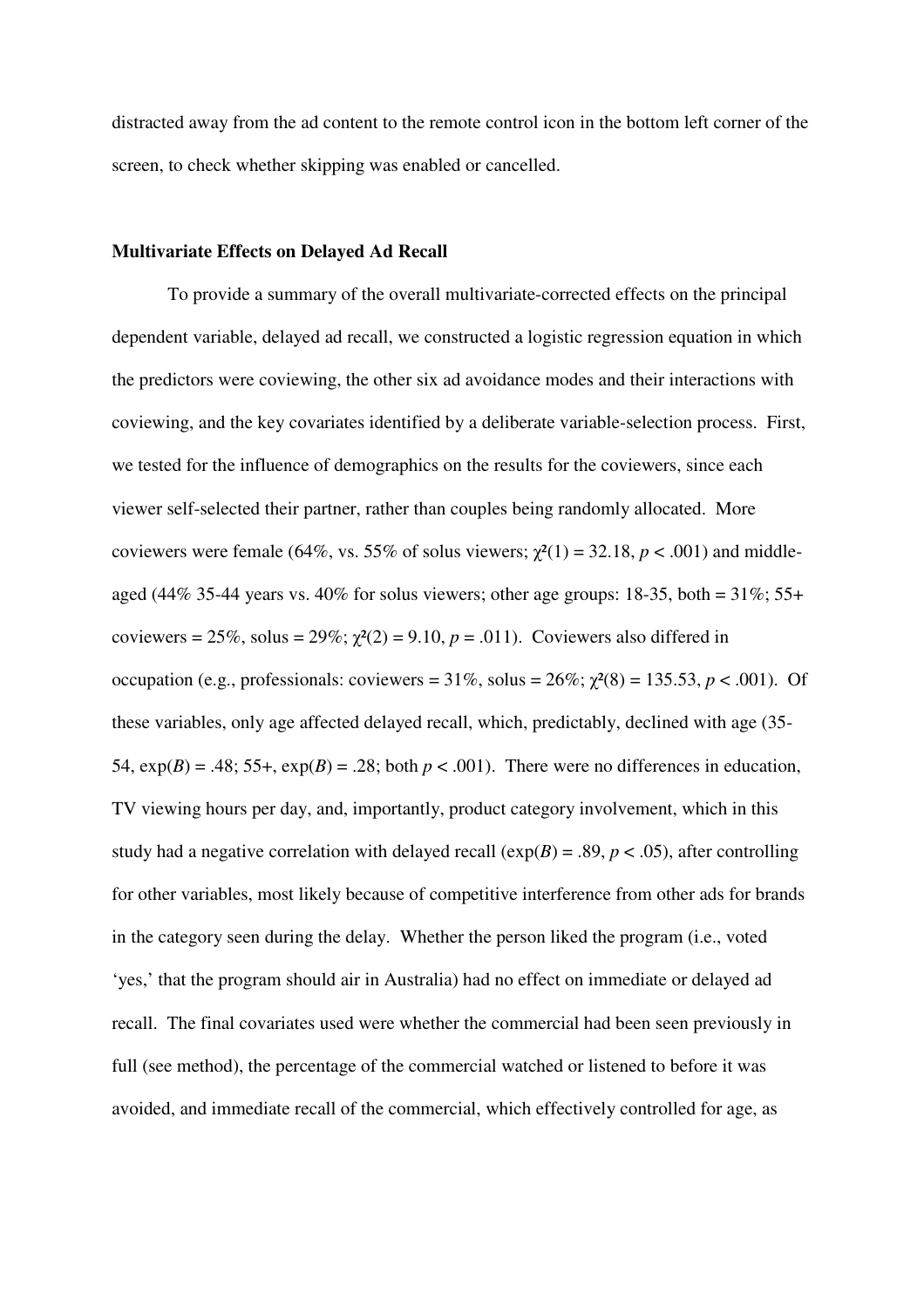immediate recall also declined with age  $(55+, \exp(B) = .74, p < .05)$ . Table 4 reports these multivariate regression results.

#### **Place table 4 about here**

 The multivariate results largely confirm the univariate findings in Figure 1 (earlier). Firstly, compared with solus viewing, *coviewing* caused a significant decrement in delayed ad recall for both the DVR user and the coviewing partner (both effects  $p < .001$ ). Secondly, *channel-change zapping* did *not* cause a statistically significant decline in delayed ad recall (*p* > .10), after correcting for the influence of covariates, and other avoidance modes, including coviewing, but *all other* TV ad avoidance modes did (all *p* < .05). Thirdly, all of the covariates were statistically significant ( $p < .001$ ). There was a massive (largest Wald statistic by far) positive effect of immediate recall of the ad on its delayed ad recall; consistent with this covariate controlling for age. The significant positive finding for percentage of the ad viewed is also consistent with what Bellman et al. (2010) found, as was the finding that seeing (and hearing) the commercial one time previously in full (and close in time to its exposure in the experiment) led to a significant ( $p < .001$ ) increase in its delayed recall.

#### **Coviewer Conversation**

If participants consented, their viewing sessions were recorded by digital video cameras and the video streams were coded, concurrently, and later in a second pass, by expert coders (trained research assistants). On average, the total amount of talking (as a percentage of total ad viewing time), about the ads as well as about other topics, was negatively related  $(r = -19)$  to delayed recall. In other words, the more coviewers talked, the less attention they paid to the screen, and the fewer ads they recalled the next day. Note that this negative effect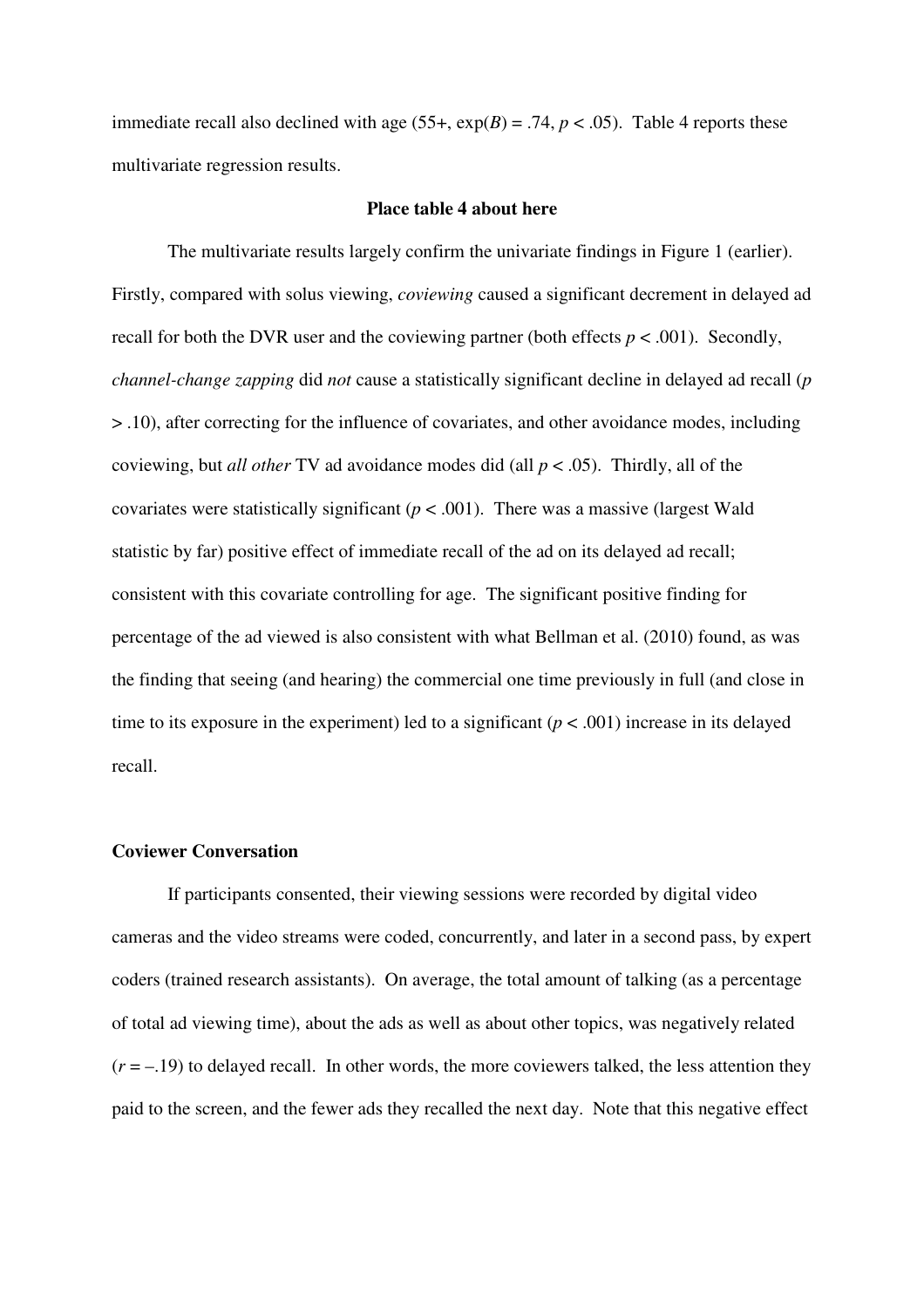of conversation was in addition to the already substantial, and negative, mere presence effect of coviewing.

However, the more that coviewers talked about the ad playing on the screen, the more likely they were to recall the ad the next day. Talking about the ads ranged from a minimum of two seconds (8% of 30 s) for the Oscar Mayer® ad to nearly eight seconds (26%) for the JELL-O® ad. The correlation between talking time (in seconds) and delayed recall was substantial ( $r = .43$ ; DVR users  $r = .42$ ; partners  $r = .44$ ). This result suggests that the problems associated with partial exposure due to coviewing can be alleviated if the ad is interesting enough to be a topic of conversation for the coviewers.

### **DISCUSSION AND CONCLUSIONS**

There has been a proverbial rash of studies in the past several years on DVR-enabled ad avoidance (e.g., Wilbur 2008). The latest studies suggest, however, that the impact of DVR-enabled ad avoidance on sales is "tightly centered" around a null effect (Bronnenberg et al. 2009), and that DVR-avoided ads, even ads zipped at 20 times normal speed, are still effective exposures (Brasel and Gips 2008). In contrast, we show that a more widely prevalent form of ad avoidance, coviewing, has a significant negative effect on ad processing, measured by delayed ad recall. Like Bellman et al. (2010), we also tested other forms of TV ad avoidance. We show that coviewing has a negative effect equivalent to channel-change zapping, but not as extreme as DVR-enabled ad avoidance methods such as skip zapping and fast forward zipping.

Coviewing has been a natural, but neglected, source of TV commercial avoidance, even though it is an exposure situation which characterizes nearly half of US primetime viewing. The surprising aspect of this 'coviewing effect' is that much of it can be attributed to the distraction caused by the 'mere presence' of another viewer, as postulated long ago by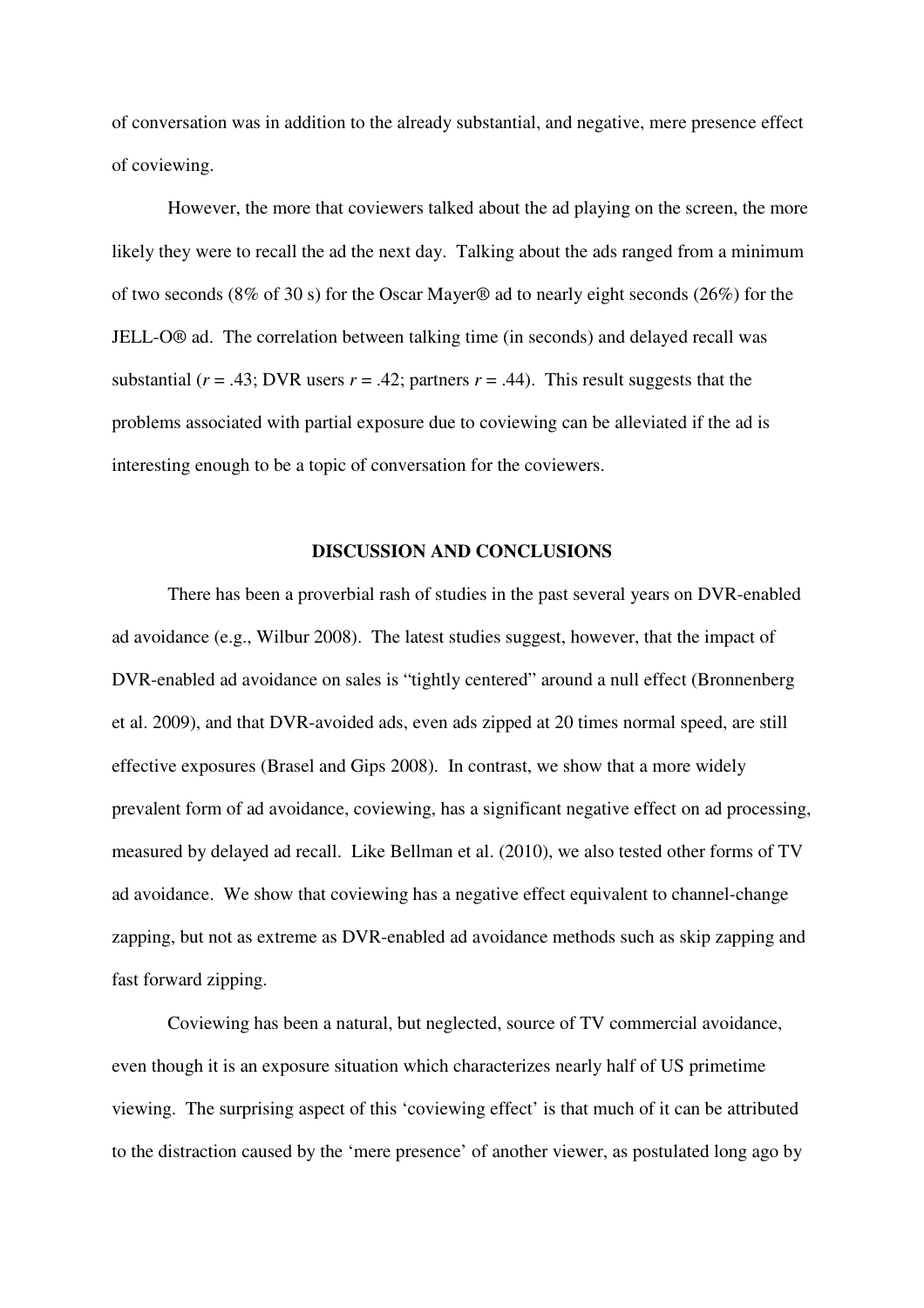Zajonc (1965). While lapses into eyes off screen by coviewers would be readily noticeable in in-home observation studies, such studies might mistakenly code eyes-on-screen coviewing time as full-attention exposure, whereas our study shows that this is not the case.

Advertisers have not acknowledged the coviewing effect previously, as far as we are aware. The results of this study strongly suggest that they should. For a start, they should no longer count coviewers as equivalent to two solus viewers in audience-size or 'reach' estimates. Secondly, more research is needed to document when and where coviewing takes place, so that its effects on specific commercials can be estimated. In this study, we explored the effects of coviewing in a tightly controlled lab experiment. Future studies should gauge the prevalence of coviewing, and how it varies across dayparts, program genres, and demographics. These studies would require large samples that varied widely on all three of these variables.

Armed with reliable data about the likelihood of coviewing, advertisers would have two basic means of combating its effects. First, they can book ads in programs that the target audience tends to view solus, with full attention. Second, if that is not possible for some target audiences, advertisers could demand that they pay a lower price for coviewed spots, and they could also try to make their coviewed ads more effective.

One strategy is to increase the number of exposures (i.e., opportunities to see) to make up for the fact that each individual exposure is likely to be a partial one. Bellman et al. (2010) calculated an expected delayed ad recall rate for solus-viewed ads (22%), based on the relative effectiveness of the main ad avoidance methods viewers use, weighted by their relative prevalence. This expected figure was just under half the rate they reported for fullattention exposures (47%), which suggests that at least two solus exposures are needed in the field to achieve the effectiveness of a full-attention solus exposure in the lab. The results of this present study indicate that coviewed ads are two thirds as effective as full-attention solus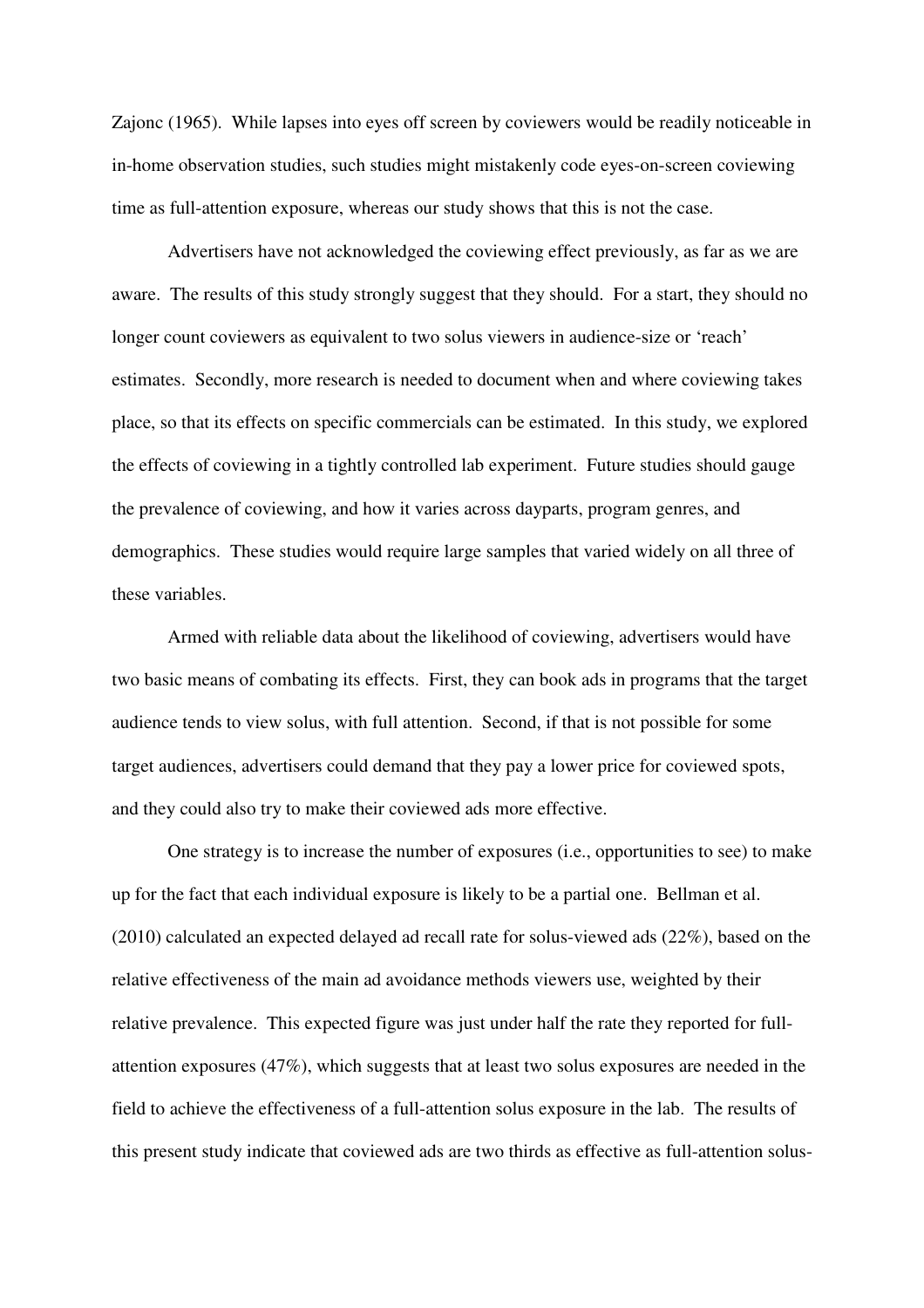viewed ads (68%; coviewing =  $43\%$  vs. solus =  $63\%$ ). This means that in the field, a coviewed ad would be only two thirds as effective as a solus ad, and therefore only one third as effective as a full-attention solus-viewed ad in the lab  $(68\% \times [22\%/47\%) = 32\%$ ). On average, therefore, to generate the equivalent of one full-attention exposure, advertisers need to book three exposures for ads likely to be coviewed rather than the two they need to book normally for solus-viewed ads. Of course, media plans achieve additional reach for each coviewer, so that on an individual basis, coviewing may be very efficient, despite the additional spots it requires. If the proportion of coviewers is unknown, advertisers could weight the number of exposures required by the average ratio of coviewing to solus viewing. Using Knowledge Networks (2008) estimates as a guide (45% coviewing to 55% solus viewing), advertisers would need an average of 2.45 exposures per flight to achieve fullattention equivalence generally.

A second strategy for advertisers is to modify the execution factors used in their coviewed ads so that they are more likely to be effective. We investigated this question to some extent by using test ads that varied on five ad execution factors likely to affect the performance of partially avoided TV advertising. None of these was significantly helpful for coviewing specifically. However, in general, strong sound and strong branding increased delayed ad recall for all the avoidance modes, as Bellman et al. (2010) found, and we would recommend these tactics for ads likely to be coviewed. The ad's message should be doubled in the sound track, just in case that is the only ad content a coviewer attends to, and branding should be shown on screen for at least two seconds, to increase the chances that it will be processed. A further suggestion comes from our finding that conversations between coviewers about the ad on the screen improves recall. It may be possible to fine-tune an ad's creative so that it deliberately generates talking about the ad by the coviewers, and therefore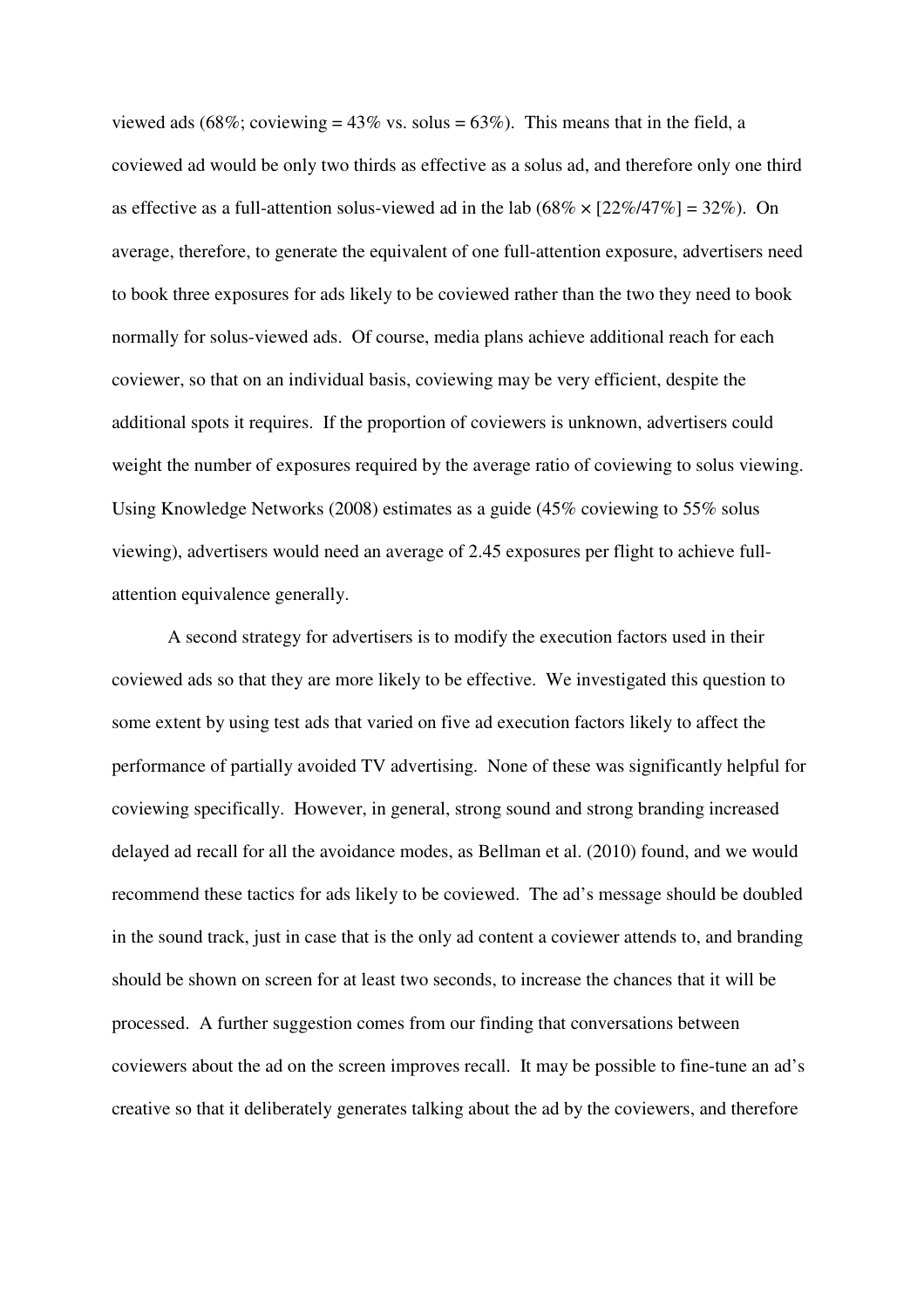increases their attention to the ad. Wilbur (2008) offers other suggestions for reducing ad avoidance, such as not repeating an ad until it is worn out.

As we said above, there are many questions about coviewing that remain unanswered by this study. Our measurement of TV ad avoidance effects was as natural as researchers can hope for in a 'laboratory' situation. We used labs that were mock living rooms to simulate home-viewing conditions and our coviewers were not groups of strangers but natural pairs who regularly watched television together in real life. Nevertheless, we recognize that a limitation of this study is its lab-based nature and these results need replication using in-home observations.

The sample of commercials used in the study was deliberately varied, but quite small, and we cannot claim, either, that our sample of viewers is highly representative. Furthermore, we used only one program, even though ad avoidance rates vary across genre (Danaher 1995), and there may be interactions between genre and coviewing. Clearly, more work needs to be done in the lab and in the field investigating this issue. Our hope is that by revealing the importance of coviewing as a source of ad avoidance, this article inspires advertisers and researchers to channel more resources into the investigation of coviewing. [6,790 words]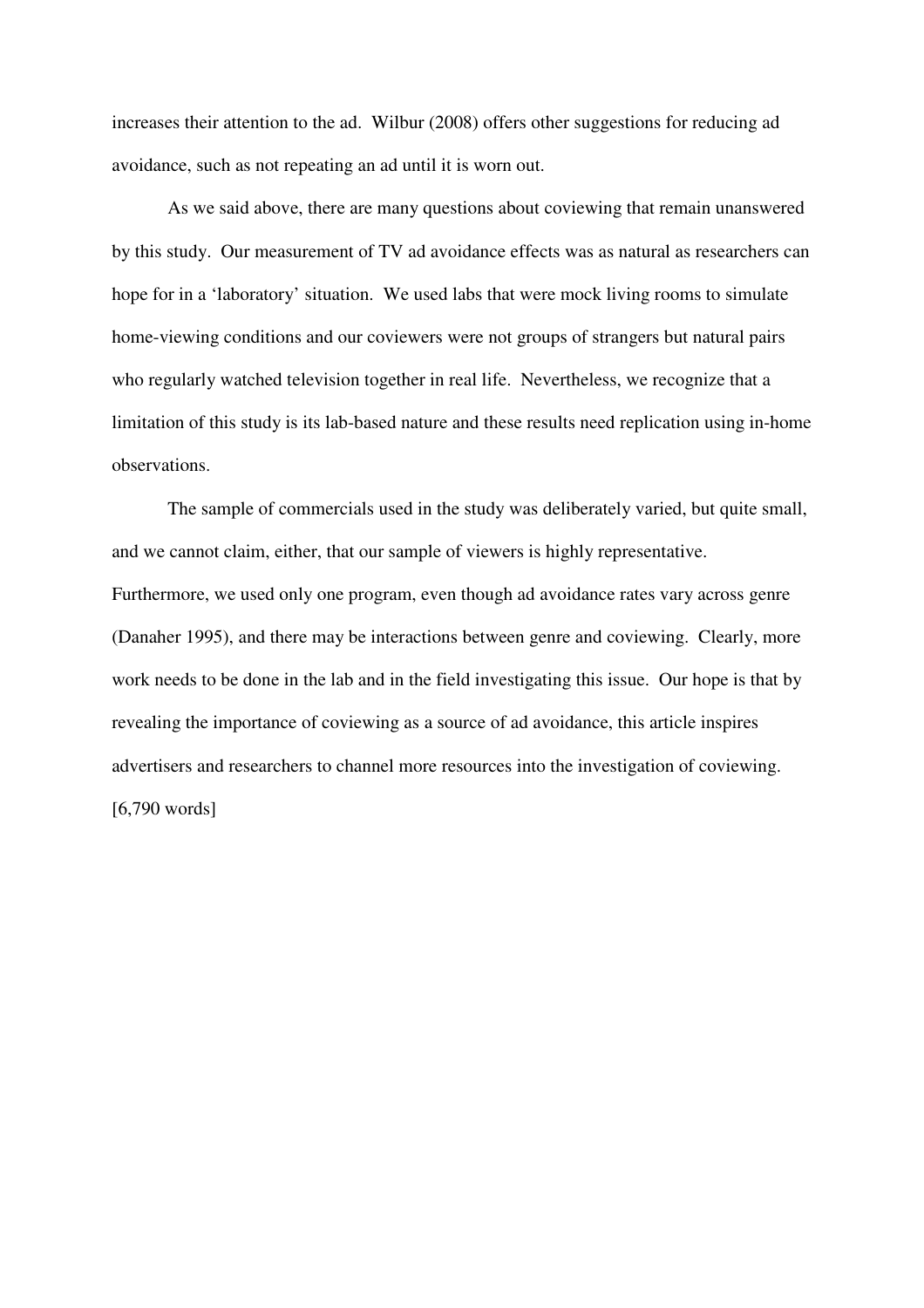#### **References**

- Baumeister, R.F. 1982. A self-presentational view of social phenomena. *Psychological Bulletin*, 91, no. 1: 3–26.
- Bellman, S., A. Schweda, and D. Varan. 2010. The residual impact of avoided television advertising. *Journal of Advertising*, 39, no. 1: 67–81.

Binet, L., and S. Carter. 2010. Death of TV. *Admap*, 45, no. 3: 9.

- Blascovich, J., W.B. Mendes, S.B. Hunter, and K. Salomon. 1999. Social facilitation as challenge and threat. *Journal of Personality and Social Psychology*, 77, no. 1: 68–77.
- Bond, C.F., and L.J. Titus. 1983. Social facilitation: A meta-analysis of 241 studies. *Psychological Bulletin*, 94, no. 2: 265–292.
- Brasel, S.A., and J. Gips. 2008. Breaking through fast-forwarding: Brand information and visual attention. *Journal of Marketing*, 72, no. 6: 31–48.
- Bronnenberg, B.J., J.-P.H. Dubé, and C.F. Mela. 2009. Do DVRs influence sales? Chicago Booth Research Paper No. 10-08. http://ssrn.com/abstract=1494914.
- Danaher, P.J. 1995. What happens to television ratings during commercial breaks? *Journal of Advertising Research*, 35, no. 1: 37–47.
- Dubow, J.S. 1995. Advertising recognition and recall by age Including teens. *Journal of Advertising Research,* 35, no. 5: 55–60.
- Gardner, W.L., and M.L. Knowles. 2008. Love makes you real: Favorite television characters are perceived as 'real' in a social facilitation paradigm. *Social Cognition*, 26, no. 2: 156–168.
- Kempe, D., and K.L. Wilbur. 2009. What can television networks learn from search engines? How to select, price, and order ads to maximize advertiser welfare. Working paper, Viterbi School of Engineering, University of Southern California. http://ssrn.com/abstract=1423702.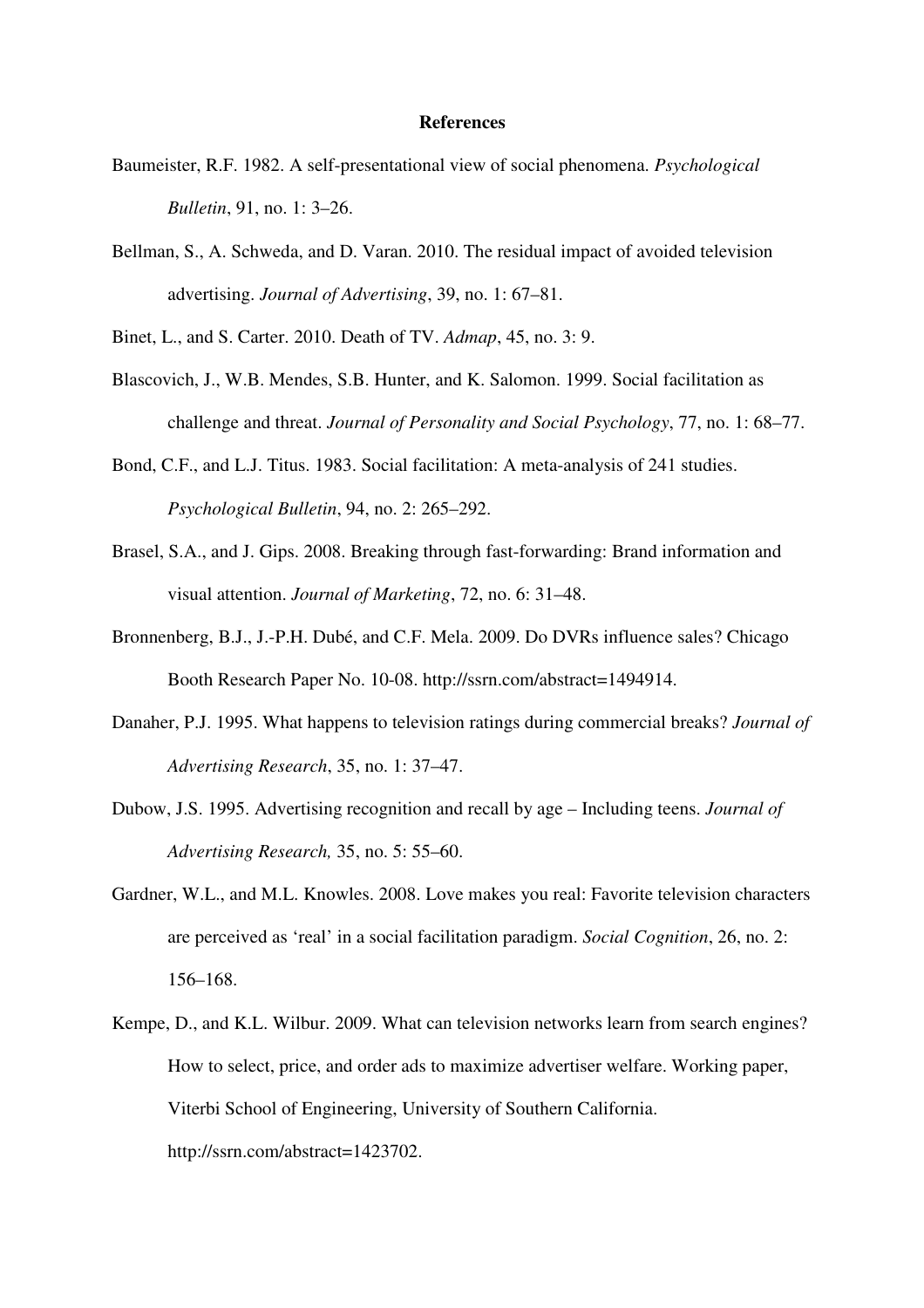- Knowledge Networks. 2008. Younger viewers bring new approaches to primetime TV viewing – More likely to use DVRs, watch outside home.
	- http://www.knowledgenetworks.com/news/releases/2008/102908\_primetimetv.html.
- Lang, A. 2000. The limited capacity model of mediated message processing. *Journal of Communication*, 50, no. 1: 46–70.
- Lang, A., P. Bolls, R.F. Potter, and K. Kawahara. 1999. The effects of production pacing and arousing content on the information processing of television messages. *Journal of Broadcasting & Electronic Media*, 43, no. 4: 451–475.
- Martin, B.A. S., V.T.-U. L. Nguyen, and J.-Y. Wi. 2002. Remote control marketing: How ad fast-forwarding and ad repetition affect consumers. *Marketing Intelligence & Planning*, 20, no. 1: 44–48.
- Mittal, B. 1995. A comparative analysis of four scales of consumer involvement. *Psychology & Marketing*, 12, no. 7: 663–682.
- Mord, M.S., and E. Gilson. 1985. Shorter units: Risk responsibility reward. *Journal of Advertising Research*, 25, no. 4: 9–19.
- The Nielsen Company. 2008a. Average U.S. home now receives a record 118.6 TV channels, according to Nielsen. http://en-us.nielsen.com/main/news/news\_releases/2008/june/ average\_u\_s\_\_home.
- The Nielsen Company. 2008b. Top timeshifted TV programs in 2008 US. http://enus.nielsen.com/etc/medialib/nielsen\_dotcom/en\_us/documents/pdf/press\_releases/200 8/december.Par.42291.File.dat/Top\_timeshifted\_programs.pdf
- The Nielsen Company. 2009. Nielsen announces September U.S. online video usage data: Total video streams viewed online increase 25 percent year-over-year. http://enus.nielsen.com/main/news/news\_releases/2009/october/nielsen\_announces/.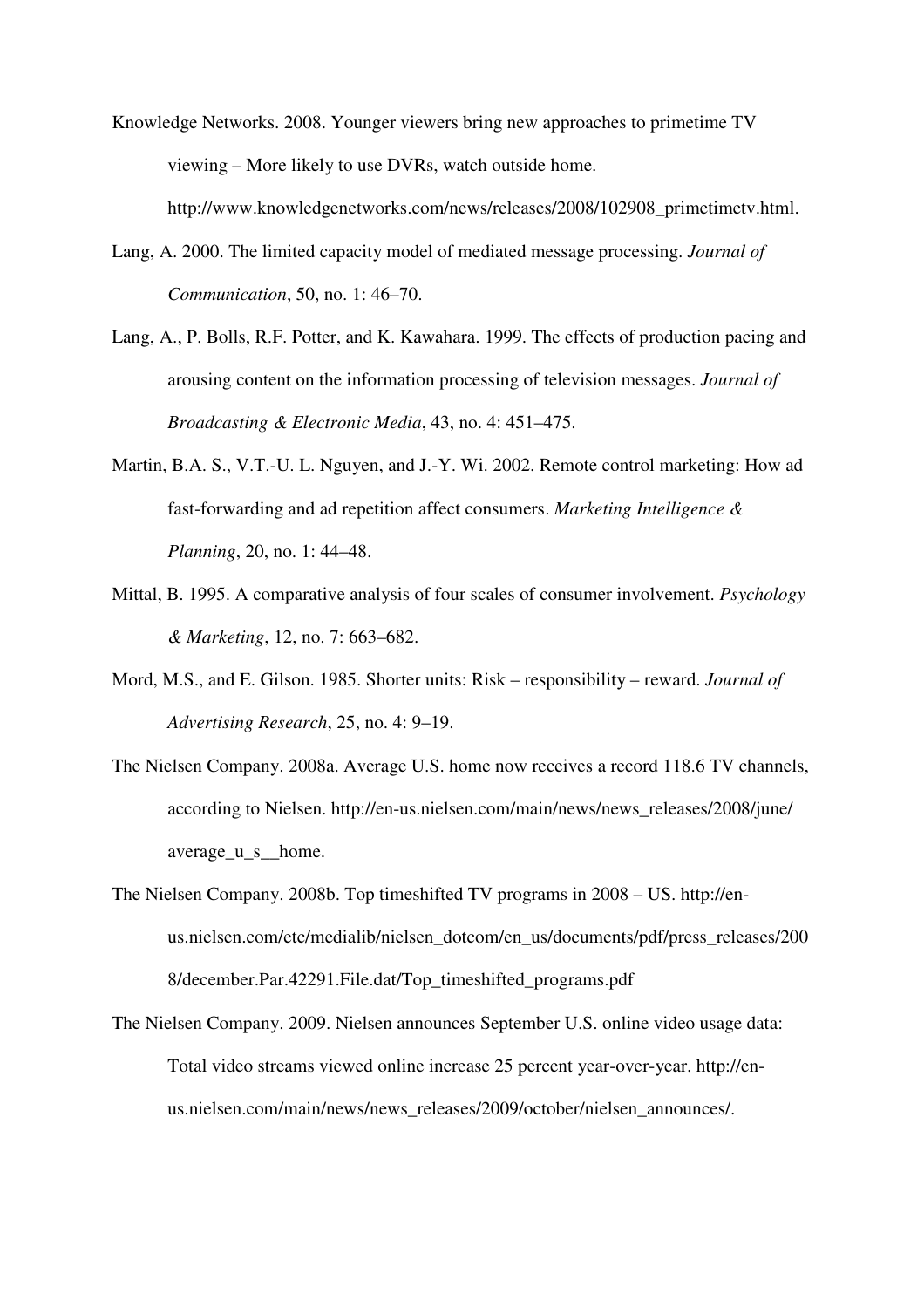- Pearson, S., and P. Barwise. 2007. PVRs and advertising exposure: A video ethnographic study. *International Journal of Internet Marketing and Advertising*, 4, no. 1: 93–113.
- Pieters, R.G.M., and T.H.A. Bijmolt. 1997. Consumer memory for television advertising: A field study of duration, serial position, and competition effects. *Journal of Consumer Research*, 23, no. 4: 362–372.
- Rayner, K., T.J. Smith, G.L. Malcolm, and J.M. Henderson. 2009. Eye movements and visual encoding during scene perception. *Psychological Science,* 20, no. 1: 6–10.
- Ritson, M. 2002. Are you paying attention? A new study shows that people spend most of their time avoiding TV ads. *Financial Times*, May 14.
- Ritson, M., and R. Elliott. 1999. The social uses of advertising: An ethnographic study of adolescent advertising audiences. *Journal of Consumer Research*, 26, no. 3: 260–277.
- Rossiter, J.R., and S. Bellman. 2005. *Marketing communications: Theory and applications.*  Sydney, Australia: Pearson Prentice-Hall.
- Rossiter, J.R., and P.J. Danaher. 1998. *Advanced media planning*. Boston, MA: Kluwer.
- Rossiter, J.R., and L. Percy. 1983. Visual communication in advertising. In *Information processing research in advertising*, ed. R.J. Harris, 83–125. Hillsdale, NJ: Lawrence Erlbaum Associates.
- Siefert, C., J. Gallent, D. Jacobs, B. Levine, H. Stipp, and C. Marci. 2008. Biometric and eyetracking insights into the efficiency of information processing of television advertising during fast-forward viewing. *International Journal of Advertising*, 27, no. 3: 425–446.
- Smith, S.M., and D.M. Krugman. 2009. Viewer as decision-maker: Digital video recorders and household media consumption. *International Journal of Advertising*, 28, no. 2: 231–255.
- Speck, P.S., and M.T. Elliott. 1997. Predictors of advertising avoidance in print and broadcast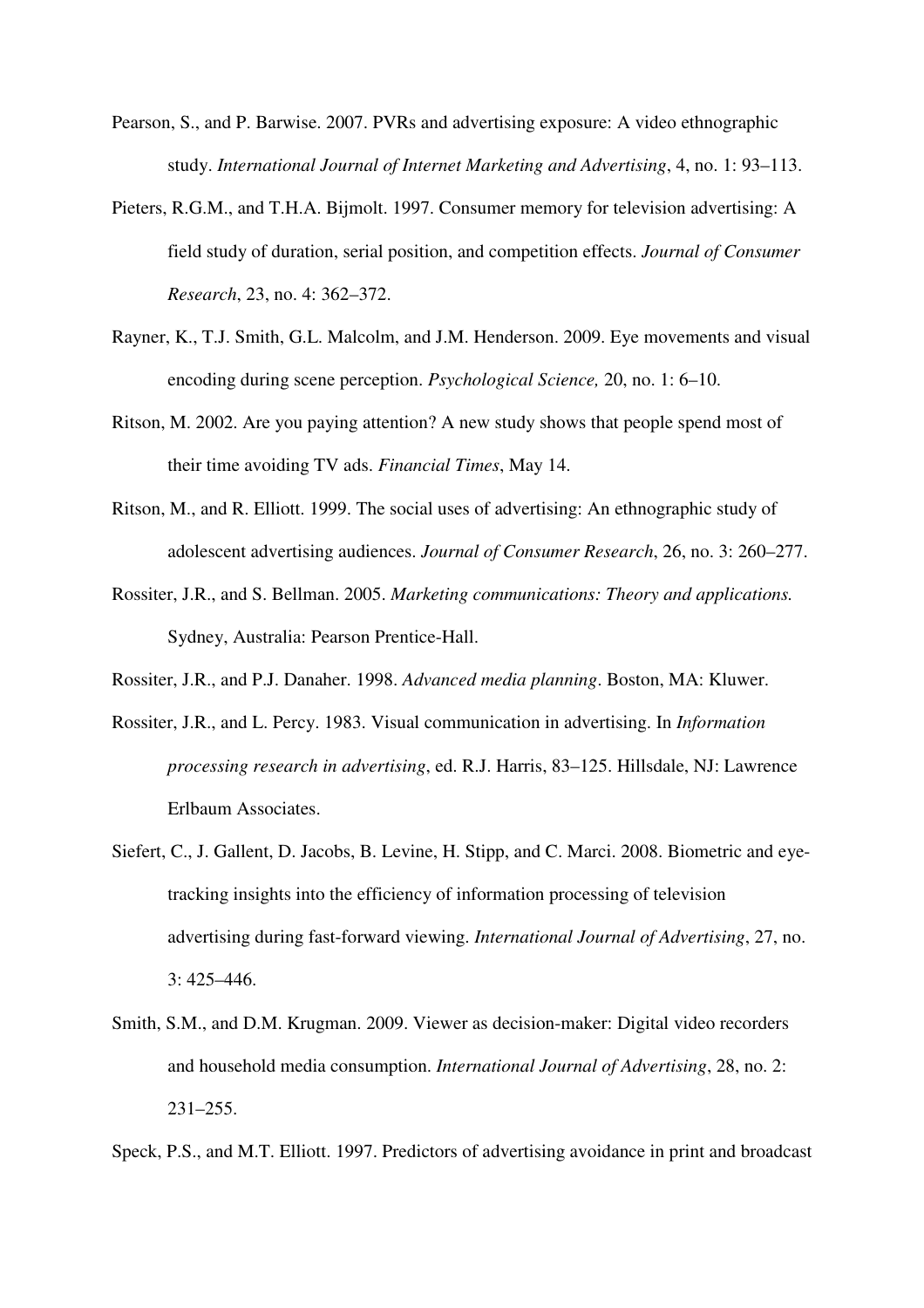media. *Journal of Advertising*, 26, no. 3: 61–76.

- Stout, P.A., and B.L. Burda. 1989. Zipped commercials: Are they effective? *Journal of Advertising*, 18, no. 4: 23–32.
- Tse, A.C.B., and R.P.W. Lee. 2001. Zapping behavior during commercial breaks. *Journal of Advertising Research*, 41, no. 3: 25–29.
- Wilbur, K.C. 2008. How the digital video recorder (DVR) changes traditional television advertising. *Journal of Advertising*, 37, no. 1: 143–149.
- Woltman Elpers, J.L.C.M., M. Wedel, and R.G.M. Pieters. 2003. Why do consumers stop viewing television commercials? Two experiments on the influence of moment-tomoment entertainment and information value. *Journal of Marketing Research*, 40, no. 4: 437–453.
- Zajonc, R.B. 1965. Social facilitation. *Science*, 149, no. 3681: 269–274.
- Zufryden, F.S., J.H. Pedrick, and A. Sankaralingam. 1993. Zapping and its impact on brand purchase behavior. *Journal of Advertising Research*, 33, no. 1: 58–66.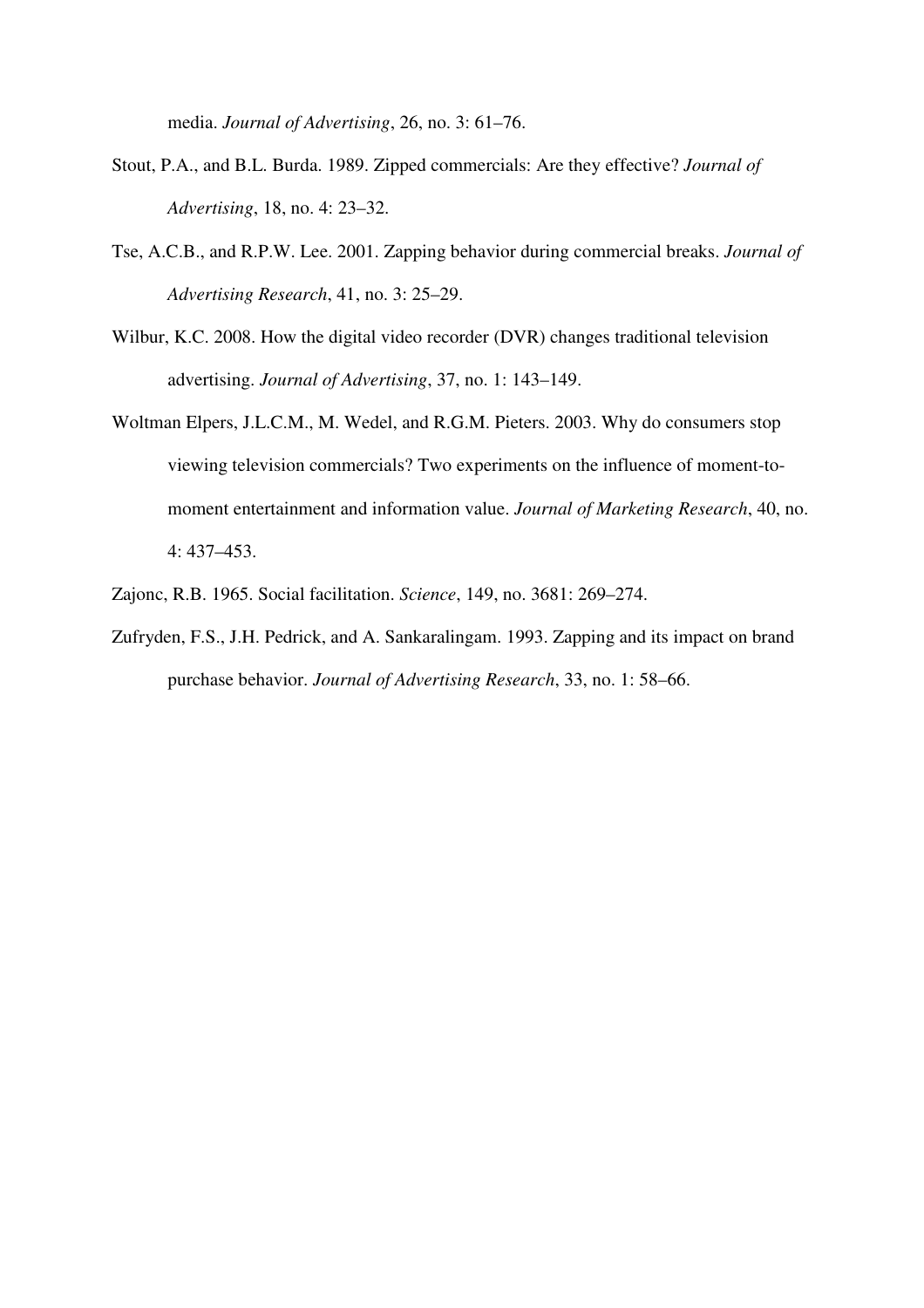# **FIGURE 1**

**Ad Recall of TV Commercials After Normal Viewing** 

# **and After Different Methods of Ad Avoidance**

# **by Solus Viewers, Coviewing DVR Users, and Coviewing Partners**

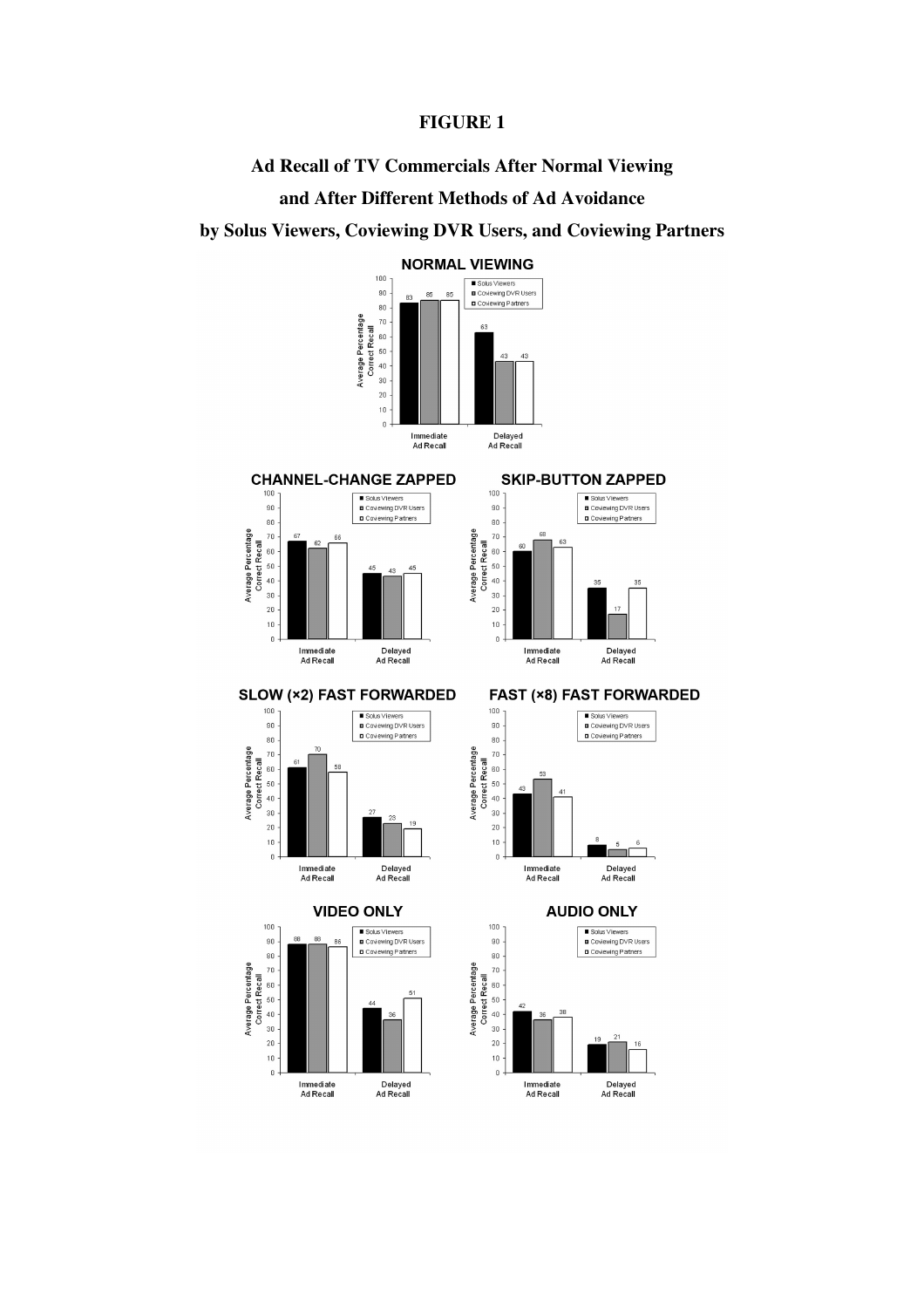### **TABLE 1**

#### **Avoidance Mode** No Video No Audio **Shot Length< 2** *s***Partial Exposure Delay and Interference Delayed Ad Recall Index (Predicted Change)**  $\blacksquare$  None (Solus Normal)  $\blacksquare$  $\frac{100 \text{ (reference)}}{94 (-6\%)}$ Video Only (Muted)  $\bullet$ • 94 (–6%)  $Coviewing (Normal)$  **●** ●  $70 (-30\%)*$ <br>  $66 (-34\%)$ Channel-Change Zapped ● $\begin{array}{c|c}\n\bullet & \bullet & \bullet & \bullet & \bullet \\
\hline\n\bullet & \bullet & \bullet & \bullet \\
\hline\n\bullet & \bullet & \bullet & \bullet \\
\hline\n\end{array}$ Skip-Button Zapped  $\begin{array}{cc}\n\bullet & \bullet & 55 (-45\%) \\
\hline\n\bullet & \bullet & 51 (-49\%) \\
\end{array}$  $Slow)$  Fast Forwarded  $\bullet$  $\bullet$   $51 (-49\%)$ Audio Only (Eyes Off Screen)  $\bullet$  $\bullet$   $\bullet$   $\bullet$   $28 (-72\%)$ Fast  $(x8)$  Fast Forwarded Fast (×8) Fast Forwarded<br>
\*Estimated a priori. All other recall indices are based on Bellman et al. (2010), Table 4.

# **Judgment-Based Explanations for the Effects of Coviewing and Other Modes of TV Ad Avoidance on Delayed Ad Recall**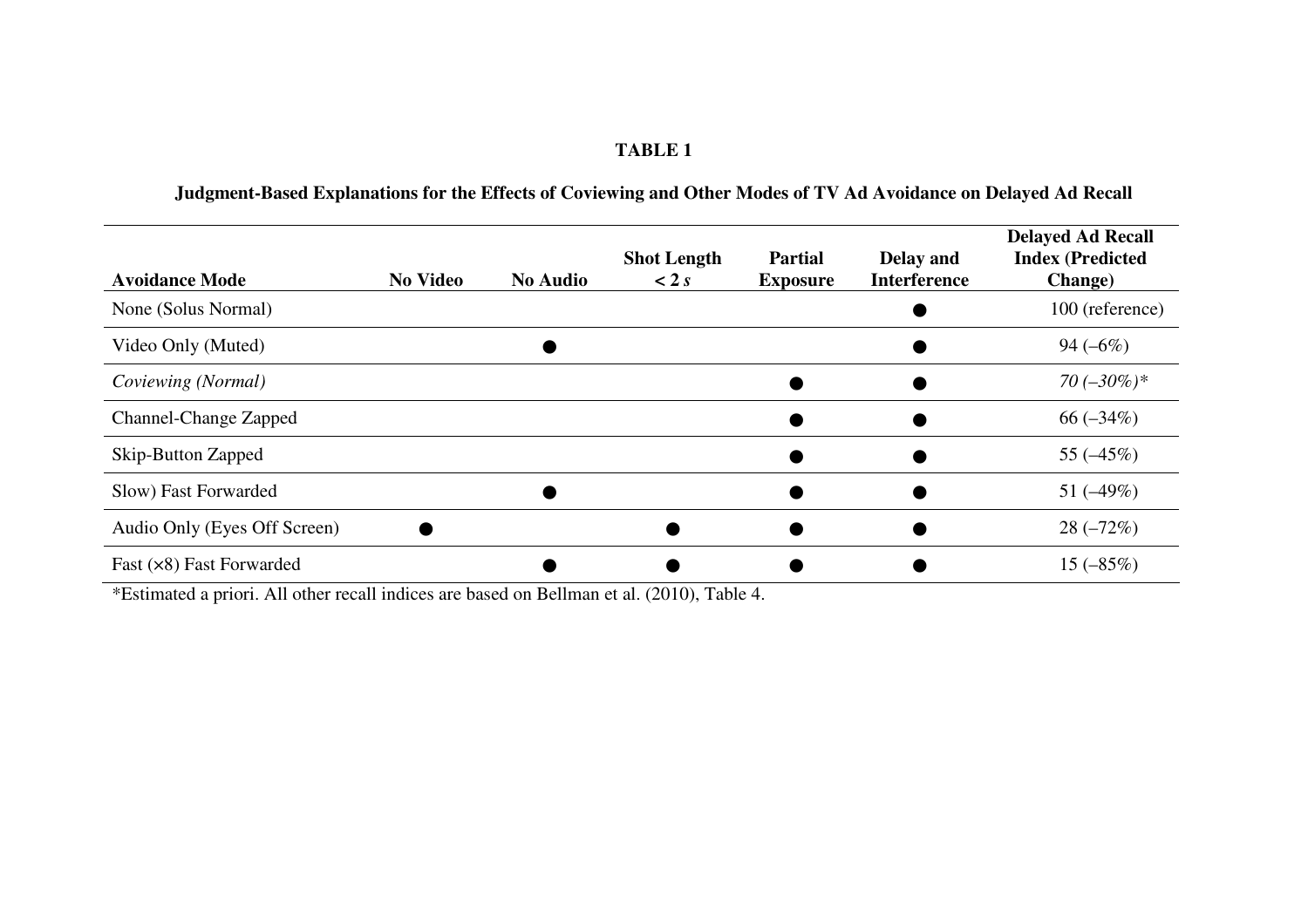|                              | оснодгарние от защри |                     |                      |  |  |
|------------------------------|----------------------|---------------------|----------------------|--|--|
|                              |                      | <b>Australian</b>   | <b>United States</b> |  |  |
|                              | This Study's         | <b>Census</b>       | <b>Census</b>        |  |  |
|                              | <b>Sample</b>        | (2001)              | (2000)               |  |  |
| TOTAL N (18+)                | 325                  | 14,223,687          | 209,128,094          |  |  |
| Gender:                      |                      |                     |                      |  |  |
| Male                         | 43%                  | 49%                 | 48%                  |  |  |
| Female                       | 57                   | 51                  | 52                   |  |  |
|                              |                      | $\chi^2(1) = 1.55$  | $\chi^2(1) = 1.22$   |  |  |
|                              |                      | $p = ns$            | $p = ns$             |  |  |
| Age:                         |                      |                     |                      |  |  |
| $18-34$ years                | 33                   | 32                  | 32                   |  |  |
| 35-54 years                  | 41                   | 39                  | 40                   |  |  |
| 55 years old and older       | 26                   | 29                  | 28                   |  |  |
|                              |                      | $\chi^2(2) = 0.49$  | $\chi^2(2) = 0.31$   |  |  |
|                              |                      | $p = ns$            | $p = ns$             |  |  |
| <b>Education:</b>            |                      |                     |                      |  |  |
| Postgraduate qualification   | 11                   | 3                   | 8                    |  |  |
| Some university              | 17                   | 33                  | 43                   |  |  |
| Non-university qualification | 72                   | 68                  | 49                   |  |  |
|                              |                      | $\chi^2(2) = 27.89$ | $\chi^2(2) = 27.20$  |  |  |
|                              |                      | p < .001            | p < .001             |  |  |
| <b>Occupation:</b>           |                      |                     |                      |  |  |
| Professional or              |                      |                     |                      |  |  |
| associate professional       | 29                   | 18                  | 13                   |  |  |
| Manager/administrator        | 9                    | 5                   | 8                    |  |  |
| Sales/Office/Service         | 13                   | 17                  | 26                   |  |  |
|                              |                      | $\chi^2(2) = 10.17$ | $\chi^2(2) = 25.13$  |  |  |
|                              |                      | $p = .006$          | p < .001             |  |  |

| <b>TABLE 2</b>                |
|-------------------------------|
| <b>Demographics of Sample</b> |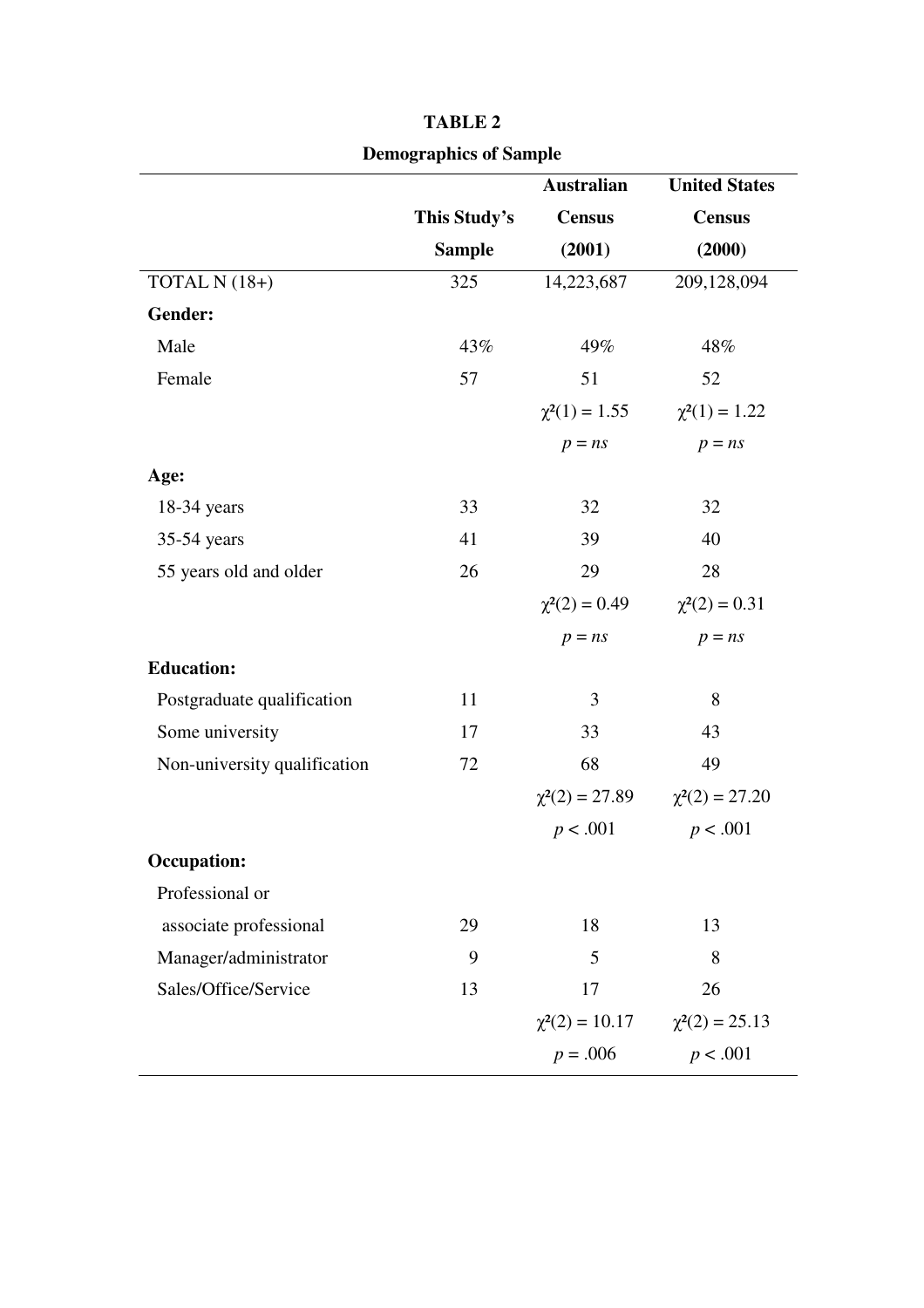# **TABLE 3**

# **Ads Used in the Experiment**

|                                      |                         | <b>Potential Avoidance Reducing Execution Factors</b> |               |                           |               |      |
|--------------------------------------|-------------------------|-------------------------------------------------------|---------------|---------------------------|---------------|------|
|                                      |                         |                                                       |               | $1 = present, 0 = absent$ |               |      |
|                                      | <b>Product Category</b> | <b>Strong</b>                                         | <b>Strong</b> | <b>Strong</b>             | <b>Strong</b> | Fast |
| <b>Test Brands</b>                   |                         | Vision                                                | Sound         | <b>Branding</b>           | <b>Start</b>  | Pace |
| UPS(T)                               | Package delivery        |                                                       |               |                           |               |      |
| Oscar Mayer <sup>®</sup> Bologna (T) | Convenient meals        |                                                       |               |                           |               |      |
| Orbit White (T)                      | Chewing gum             |                                                       |               |                           |               |      |
| JELL- $O^{\circledR}$ (T)            | Ready-to-eat dessert    |                                                       |               |                           |               |      |
| Best Buy (T)                         | Consumer electronics    |                                                       |               |                           |               |      |
| $DiGiorno^{\mathcal{C}}(T)$          | Convenient meals        |                                                       |               |                           |               |      |
| Kraft Macaroni & Cheese (T)          | Convenient meals        |                                                       |               |                           |               |      |
| $DASANI^{\circledR}$ (T)             | Soft drinks             |                                                       |               |                           |               |      |

*Strong Vision*: 1 = yes, conveys message visually, 0 = otherwise;

*Strong Sound*: 1 = yes, conveys message in the soundtrack, 0 = otherwise;

*Strong Start*:  $1 =$  would watch the ad after seeing the first five seconds,  $0 =$  would skip the ad;

*Strong Branding*:  $1 =$  brand on screen for three seconds or more,  $0 =$  otherwise;

*Fast Pace*:  $1 = 15$  shots or more in 30 seconds,  $0 =$  otherwise.